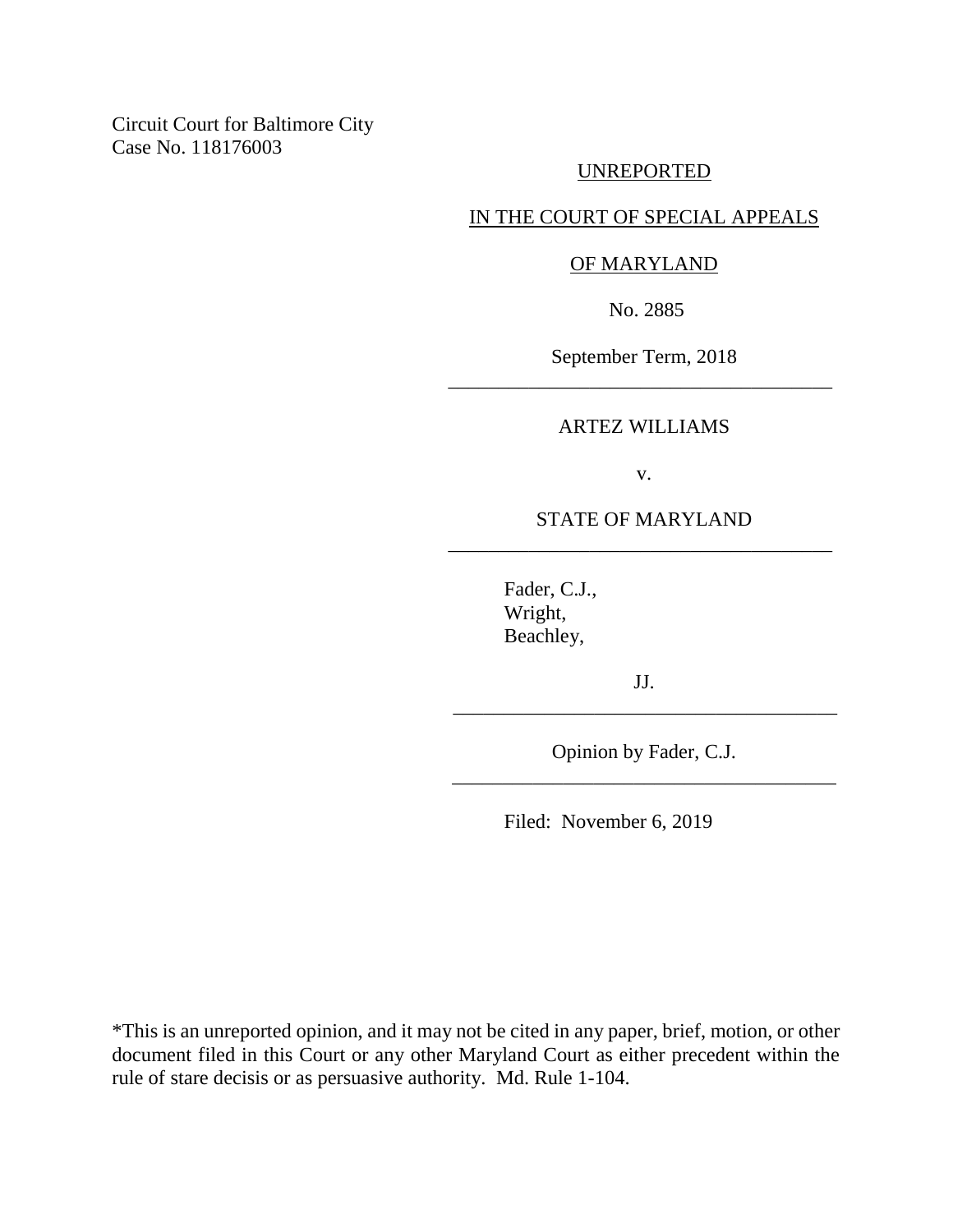A jury in the Circuit Court for Baltimore City convicted Artez Williams of several firearms and drug offenses arising from a traffic stop. Mr. Williams contends that the circuit court erred by (1) not excusing or, alternatively, conducting voir dire of a juror who passed a note to the court that expressed concern for a witness; and (2) allowing the State to make improper remarks during rebuttal argument. We conclude that, under the circumstances, the court did not abuse its discretion in its handling of the juror's note. We also conclude that the prosecutor's remarks were not improper. We will therefore affirm.

#### **BACKGROUND**

On May 29, 2018, during a traffic stop of a car being driven by Mr. Williams, Officer Daisha Simms smelled marijuana. After obtaining backup, Officer Simms searched the car; Mr. Williams; and his passenger, Gabriella Smoot. Officer Simms found marijuana in the center console and inside a bag on the back seat. She also searched a bag recovered from the front passenger area, inside which she found some clothing, paperwork, Ms. Smoot's student-identification card, and a handgun. Ms. Smoot denied that the bag belonged to her. The officers arrested both Mr. Williams and Ms. Smoot.

#### *Testimony of Ms. Smoot*

At trial, Ms. Smoot, a key witness for the State, was reluctant to answer questions and, as reflected in comments of the court and attorneys, was visibly uncomfortable. When asked what happened on the day in question, Ms. Smoot broke down crying, causing the court to excuse the jury. During the ensuing bench conference, the court observed that Ms. Smoot was "shaking like a leaf," and attempted to calm and encourage her. At that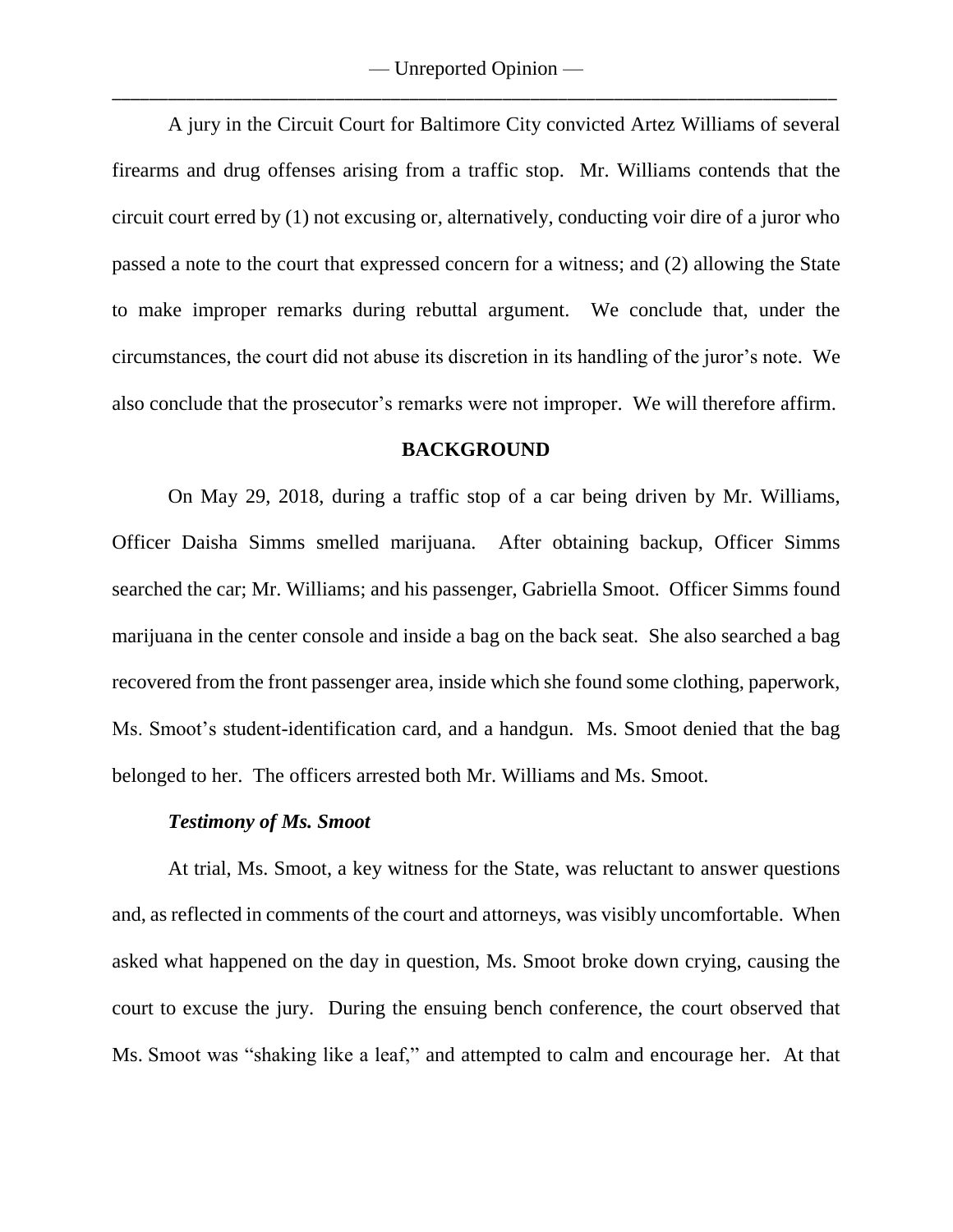time, the State told the court that "Ms. Smoot got word from some girl that there's a price on her head."

As the jury was exiting the courtroom for this break, Juror No. 5 passed a note to the courtroom deputy. During the conference, the court told the parties that it had received the note, but said that it would not address it "until [they] need[ed] to address it." We discuss the note further below.

When the jury returned, Ms. Smoot testified that the bag containing the handgun belonged to her, but that the gun belonged to Mr. Williams and that he had placed it in her bag and later offered her money to "take the charge." Before defense counsel began his cross examination, the court again attempted to calm and encourage Ms. Smoot.

#### *Juror No. 5's Note*

After Ms. Smoot finished testifying and the jury retired for the day, the court broached the note, which reads: "Are they going to protect this girl[?]" Defense counsel requested that the court excuse Juror No. 5 or, alternatively, instruct him "that there's been no evidence that she's in any danger." By agreement of both parties, however, the court held the issue under advisement.

The next morning, the State requested that the court respond to the note by admonishing the juror. Defense counsel again requested that the court excuse Juror No. 5 or, in the alternative: (1) voir dire him "to determine why he wrote that note" and whether he had shared his concern with any other jurors; and (2) "give a curative instruction" to the jury that "there ha[d] been no evidence presented in th[e] trial that Ms. Smoot [was] in any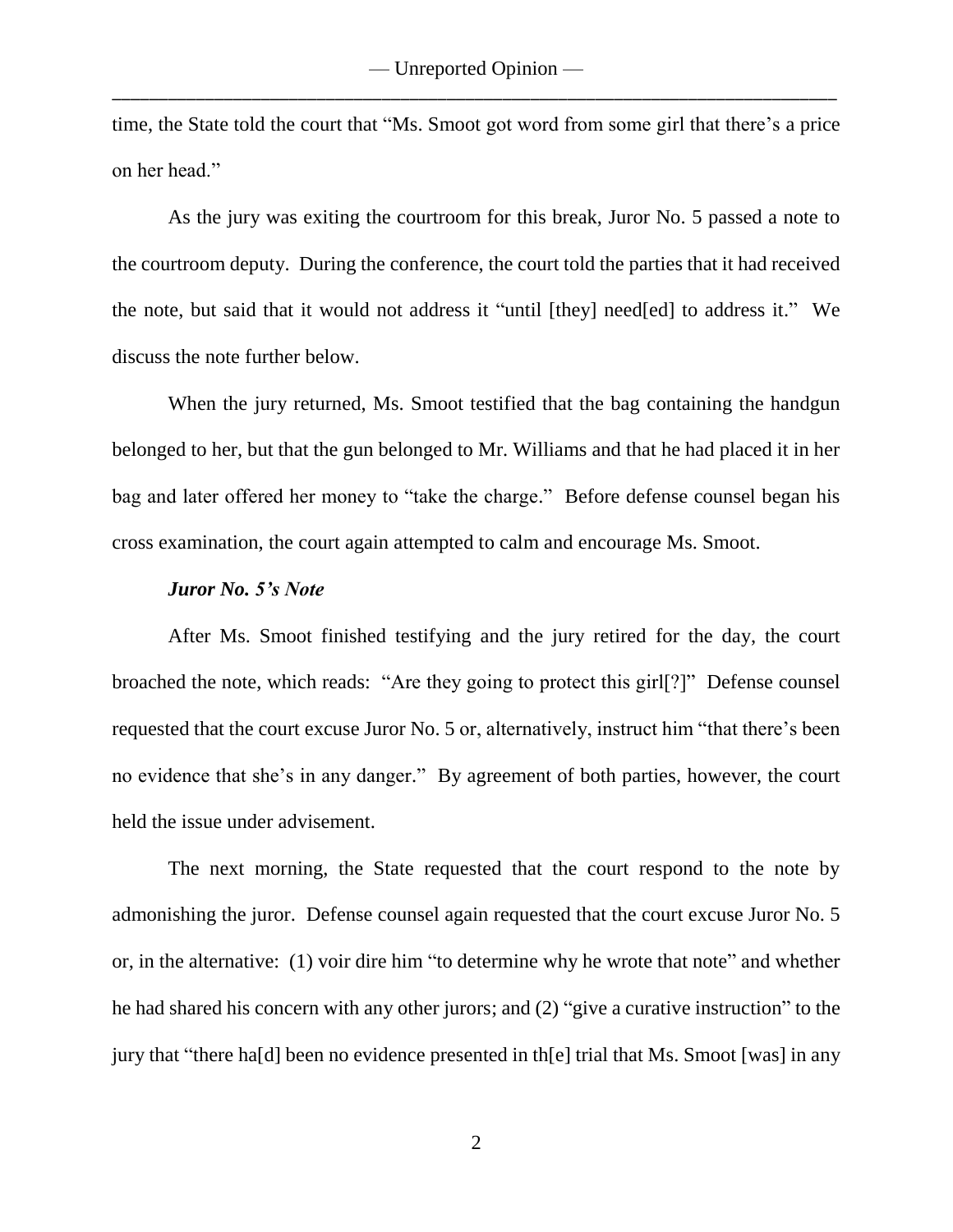danger."<sup>1</sup> The court declined to give the curative instruction. By that time, the jury had heard Ms. Smoot testify that she had been offered money to "take the charge," and the court stated that it would leave to the jury whether that constituted a threat or intimidation. The court also declined to voir dire Juror No. 5, but instead gave him the following admonishment:

Listen to me very carefully, sir. The note reads, "Are they going to protect this girl?" Without any response from you, the Court's response is that this is not a matter within the jury's province, it's not a matter for the jury or any jury member to be concerned with or even discussed. Thank you.

The court then sent Juror No. 5 back to the jury room.

# *The State's Rebuttal Argument*

During his rebuttal argument, the prosecutor's statement that "[Mr. Williams] tried to intimidate [Ms. Smoot] and influence her not to come here and to say what happened" drew an objection from defense counsel. The court sustained the objection, directed the jury "to disregard the comment involving intimidation," and told the jury that "there'[d] been absolutely no evidence . . . [or] testimony presented that the witness was intimidated."

The State then continued:

 $\overline{a}$ 

But you know what there certainly was? A whole lot of evidence of a young woman who was terrified. And you ask yourself why. Why? Because she lives in Baltimore City, and so do all of us. And we all know what Baltimore is infamous for, this culture, don't snitch, don't tell. And so now she's put in a position of having to come in here—yeah, of course, it's upsetting to her and it's scary and it's terrifying, but she told the truth.

 $<sup>1</sup>$  At a pretrial motions hearing, the State told the court that a man associated with</sup> Mr. Williams had come to Ms. Smoot's home in the middle of the night and attempted to convince her not to testify. Immediately before trial, the court granted Mr. Williams's motion in limine to preclude the jury from hearing any evidence regarding or suggesting third-party intimidation or attempted bribery of Ms. Smoot.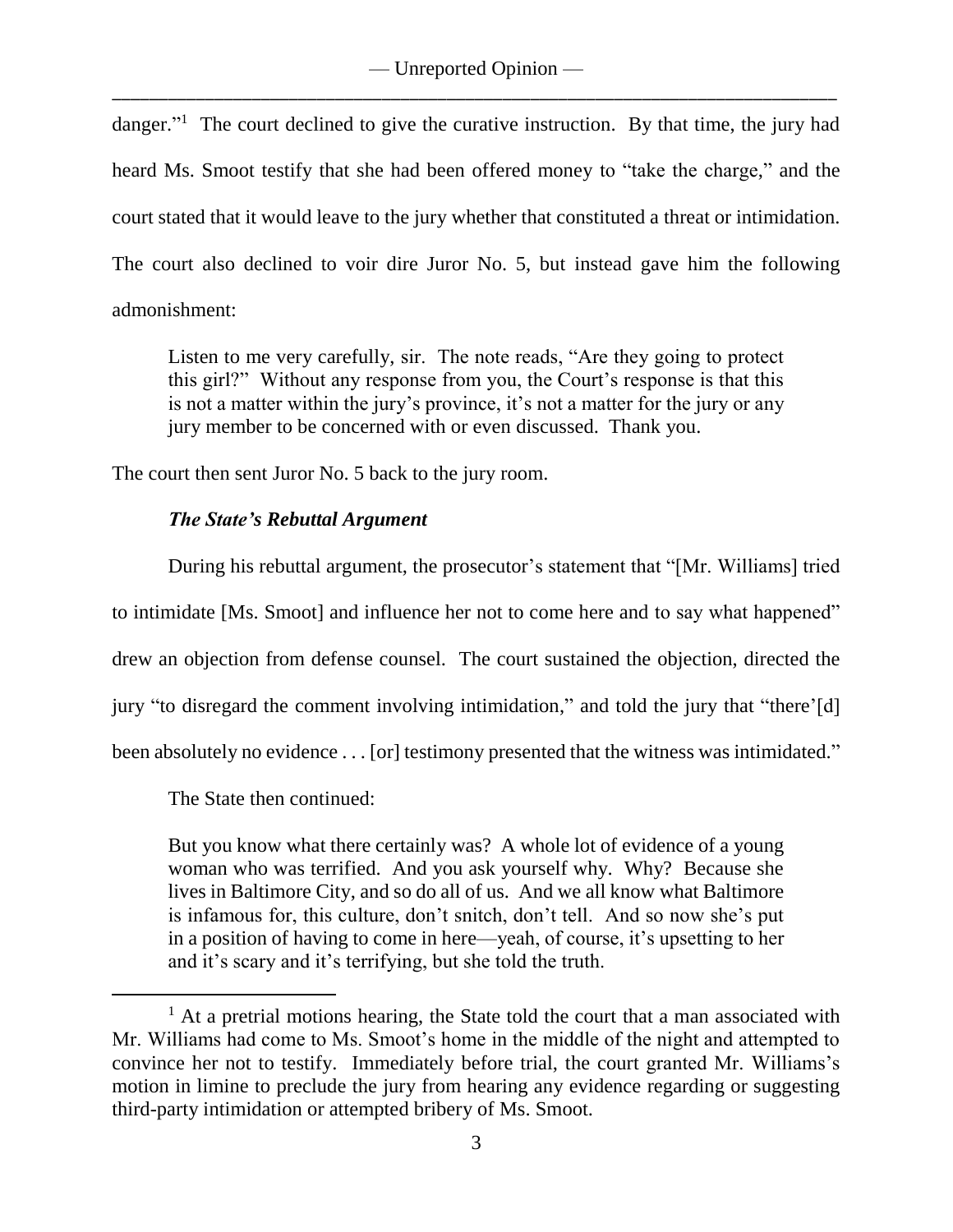Defense counsel again objected, but this time the court overruled the objection.

#### *Mr. Williams's Motion for a New Trial*

The jury convicted Mr. Williams of multiple counts concerning both the marijuana and unlawful possession of the handgun. Approximately one month later, at the disposition hearing, the court heard Mr. Williams's motion for a new trial. As relevant to the issues on appeal, Mr. Williams argued that the court should have (1) excused Juror No. 5 in response to the note and (2) sustained Mr. Williams's objection to the State's comment during its rebuttal argument.

The court denied the motion. Regarding Juror No. 5, the court's recollection of events differed from what the transcript reveals. Specifically, the court recollected that it had "voir dired [Juror No. 5] here in open court," and that the juror "indicated that he had not discussed the content of that note with anyone, . . . agreed not to discuss it with anyone," and "indicated that his inquiry would not affect his ability to be fair and impartial in this matter."<sup>2</sup> The court also noted that "it was in the back of the [c]ourt's mind" that there remained only one alternate juror at the time it declined to excuse Juror No. 5.

Regarding the State's rebuttal comments, the court stated that the comments "could mean anything. It does not imply . . . that the witness was afraid of the defendant."

<sup>&</sup>lt;sup>2</sup> Likewise, the State also recalled incorrectly that "the  $[c]$ ourt . . . voir dired the juror" and that Juror No. 5 had stated that "he could set aside th[e] concern [in his note] and be fair."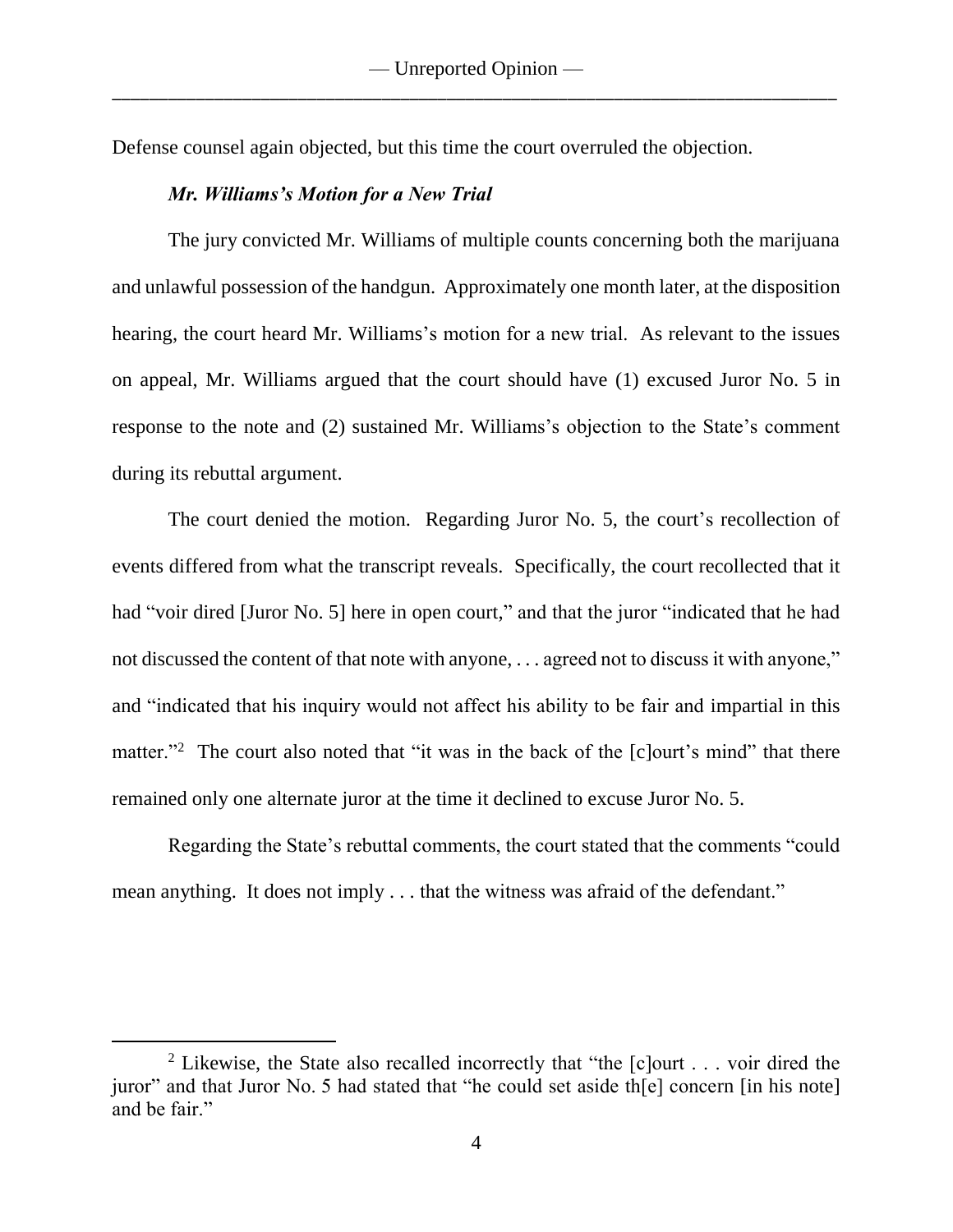#### **DISCUSSION**

We review a trial court's handling of allegations of jury bias or misconduct under the "abuse of discretion" standard. *Nash v. State*, 439 Md. 53, 66-69 (2014). An abuse of discretion exists "'where no reasonable person would take the view adopted by the [trial] court,' or when the court acts 'without reference to any guiding rules or principles.' . . . [or] when the ruling is "clearly against the logic and effect of facts and inferences before the court.'" *Alexis v. State*, 437 Md. 457, 478 (2014) (internal citations omitted) (quoting *North v. North*, 102 Md. App. 1, 13 (1994)). "[A] ruling reviewed under an abuse of discretion standard will not be reversed simply because the appellate court would not have made the same ruling." *Alexis*, 437 Md. at 478 (emphasis removed) (quoting *North*, 102 Md. App. at 14). Instead, "[a] court's decision is an abuse of discretion when it is well removed from any center mark imagined by the reviewing court and beyond the fringe of what that court deems minimally acceptable." *Alexis*, 437 Md. at 478 (quoting *Gray v. State*, 388 Md. 366, 383 (2005)) (internal quotation marks omitted).

The "abuse of discretion" standard "is not an immutable and invariable criterion in all of its myriad applications." *Nash*, 439 Md. at 68 (quoting *Alexis*, 437 Md. at 478). "Rather, the standard represents a flexible model whose range is dependent on the type of discretionary decision a trial judge is called upon to make and the relevant circumstances of the case." *Nash*, 439 Md. at 68. Where the trial court exercised discretion to "handl[e] the progress of a trial, . . . the range of discretion is very broad and the exercise of discretion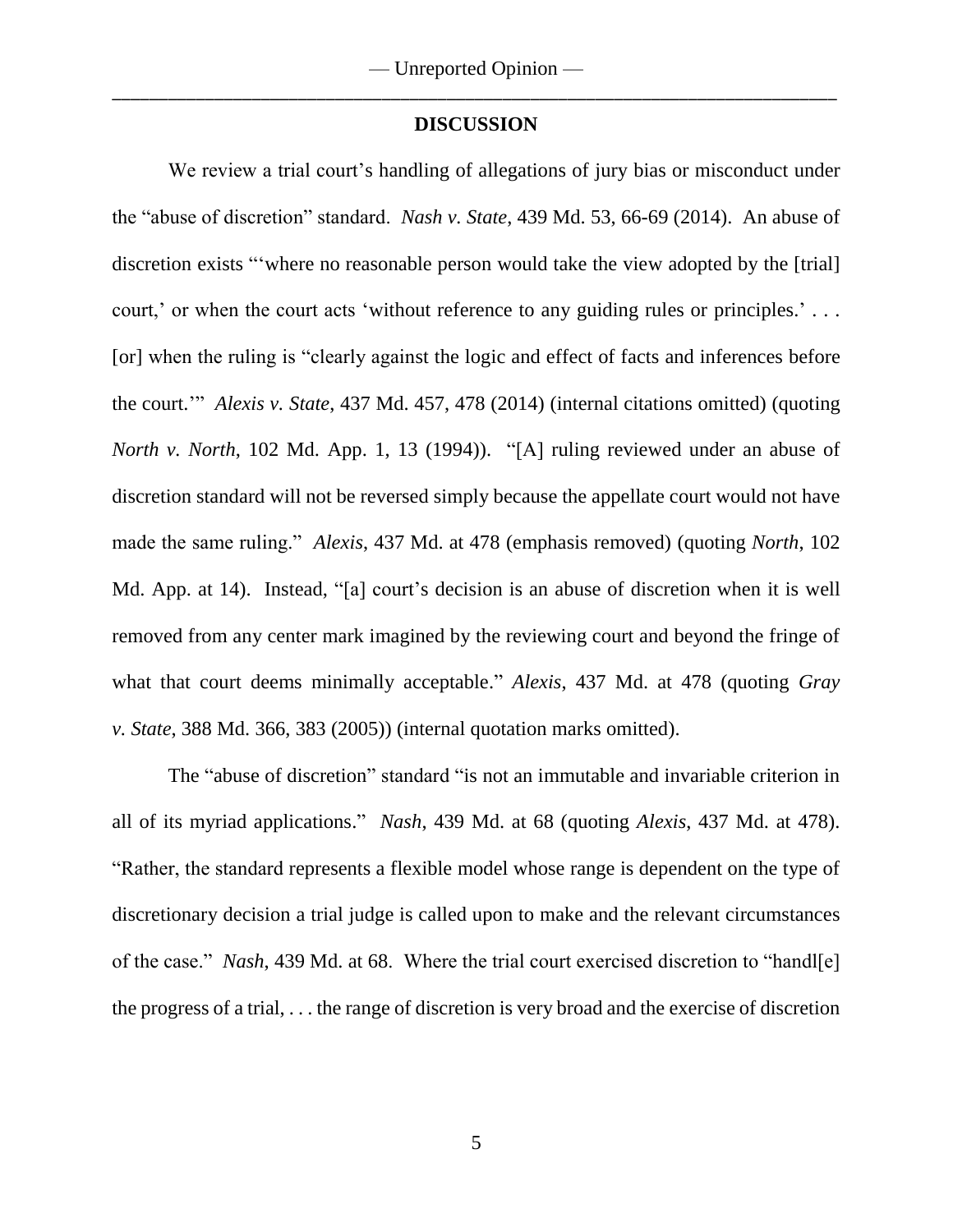will rarely be reversed." *Alexis*, 457 Md. at 479 (quoting *Canterbury Riding Condo. v. Chesapeake Investors, Inc.*, 66 Md. App. 635, 648 (1986)).

"The determination whether counsel's 'remarks in closing were improper and prejudicial, or simply a permissible rhetorical flourish, is within the sound discretion of the trial court to decide.'" *Sivells v. State*, 196 Md. App. 254, 271 (2010) (quoting *Jones-Harris v. State*, 179 Md. App. 72, 105 (2008)). We "generally will not reverse the trial court 'unless that court clearly abused the exercise of its discretion and prejudiced the accused.'" *Sivells*, 196 Md. App. at 271 (quoting *Degren v. State*, 352 Md. 400, 431 (1999)).

# **I. THE CIRCUIT COURT DID NOT ABUSE ITS DISCRETION IN DECLINING TO VOIR DIRE JUROR NO. 5.**

The United States Constitution and Maryland Declaration of Rights ensure "that a defendant's fate will be determined by an impartial fact finder who depends solely on the evidence and argument introduced in open court." *Summers v. State*, 152 Md. App. 362, 375 (2003) (quoting *Allen v. State*, 89 Md. App. 25, 42 (1991)). "[T]he trial court has an obligation to resolve questions of impropriety or threats to the integrity of the jury trial." *Dillard v. State*, 415 Md. 445, 454 (2010). "Where a colorable claim of jury taint surfaces before jury deliberations occur, ... [t]he judge should investigate the allegation promptly, addressing whether the taint-producing event occurred, and if so, assessing the magnitude and extent of any prejudice caused." *Id.* at 461 (quoting *United States v. Tejeda*, 481 F.3d 44, 52 (1st Cir. 2007)). At the same time, the "trial judge is in the best position to evaluate whether or not a defendant's right to an impartial jury has been compromised." *Dillard*,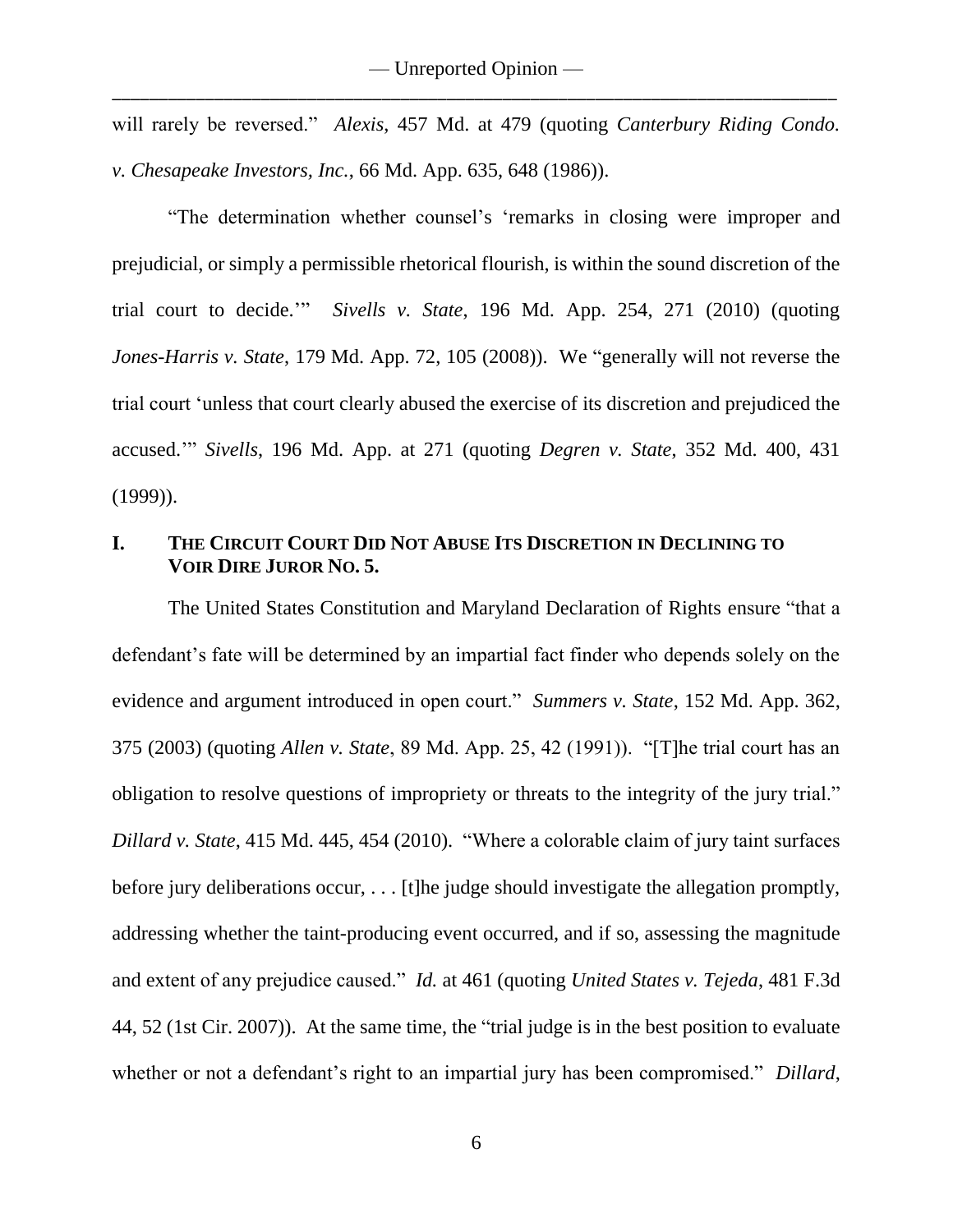415 Md. at 454 (quoting *Allen*, 89 Md. App. at 42-43). The trial judge thus enjoys discretion in handling most situations involving potential juror misconduct. *See Nash*, 439 Md. at 66-69.

In two circumstances, however, the trial judge has a nondiscretionary obligation to conduct voir dire before deciding how to handle an allegation of jury misconduct. "The first circumstance occurs when a juror's actions constitute misconduct sufficient to raise a presumption of prejudice that must be rebutted" before the trial judge may rule. *Id.* at 69 (citing *Jenkins v. State*, 375 Md. 284, 327-30 (2003); *Wardlaw v. State*, 185 Md. App. 440, 453-54 (2009)). "The second, ancillary circumstance occurs when a material and relevant fact regarding a juror's conduct is unknown or obscure and must be resolved before a trial judge has 'sufficient information to determine whether the presumption of prejudice attached to the [conduct] . . . .'" *Nash*, 439 Md. at 69 (quoting *Dillard*, 415 Md. at 457).

Mr. Williams contends that the facts of this case fit within the second category and, therefore, that the trial court was obligated to voir dire Juror No. 5 before deciding not to excuse him. The State responds that no investigation was needed here, because circumstances that unfolded in the courtroom fully explain the juror's conduct and, therefore, the trial court had discretion, which it properly exercised in declining to conduct voir dire. Although cloaked in the language of the second category, Mr. Williams's argument really falls closer to a third—an asserted need to obtain an "assurance of impartiality from the jurors"—that the Court of Appeals has expressly refused to recognize. *Nash*, 439 Md. at 90. We therefore hold that the trial judge had discretion in responding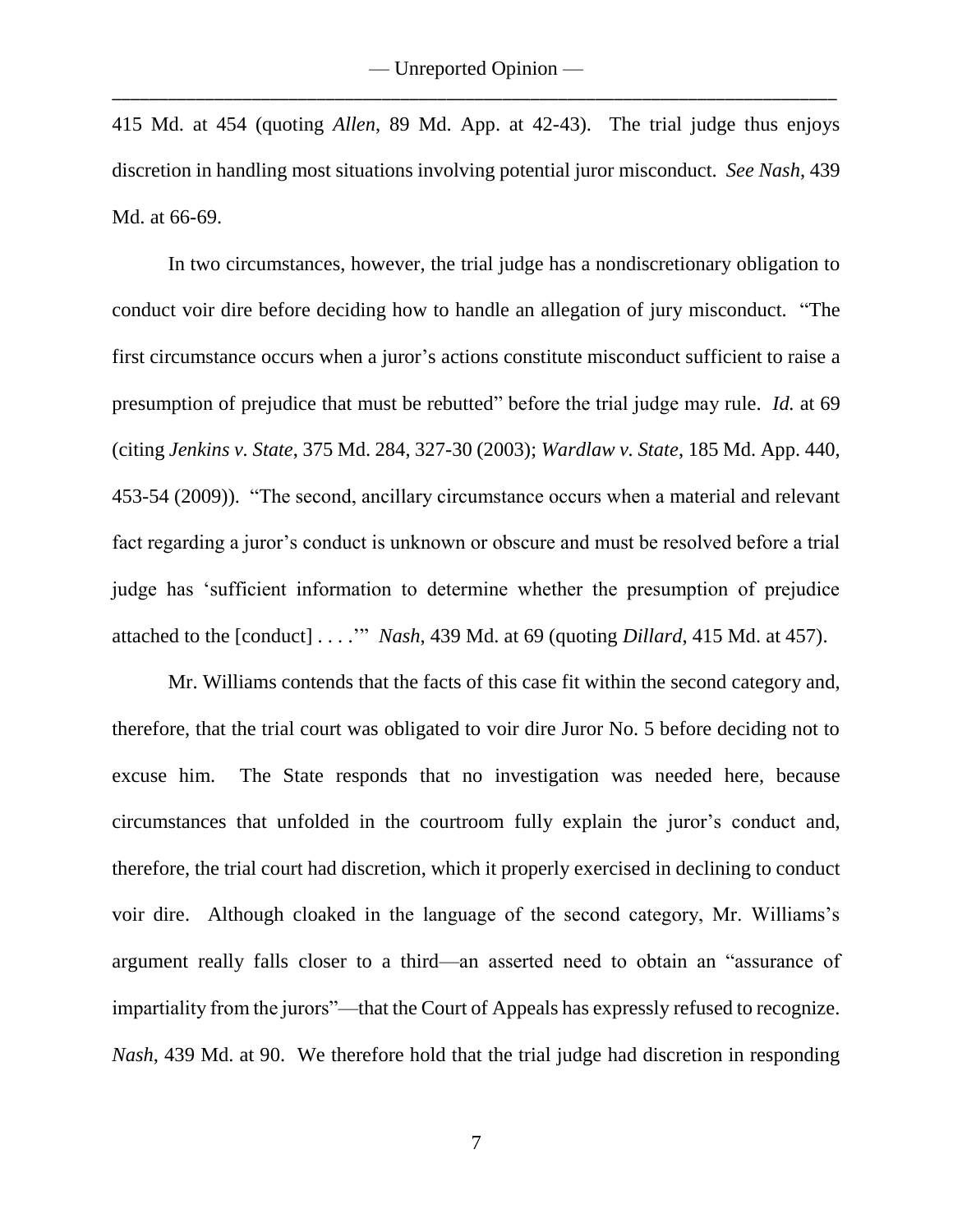to the juror's note. For reasons discussed below, we also hold that the court did not abuse that discretion.

### **A. The Allegations Regarding Juror No. 5 Did Not Create a Presumption of Prejudice.**

The first category of circumstances that mandate voir dire involve "a juror's actions [that] constitute misconduct sufficient to raise a presumption of prejudice that must be rebutted before a mistrial motion may be denied." *Id.* at 69. This arises "where excessive or egregious jury misconduct or improper conduct by a third party occurs." *Jenkins*, 375 Md. at 315. In *Jenkins*, post-trial discovery revealed that "during trial a juror had 'nonincidental, intentional and personal' contact with a State's witness, in direct violation of the court's instructions." 3 *Johnson v. State*, 423 Md. 137, 149-50 (2011) (quoting *Jenkins*, 375 Md. at 319). In light of the "'strong possibility of prejudice to the defendant'"—which the Court deemed the State "unable to rebut"—"Jenkins was entitled to a new trial." *Johnson*, 423 Md. at 150 (brackets omitted) (quoting *Jenkins*, 423 Md. at 329). This Court has identified misconduct sufficient to create a presumption of prejudice in situations including: (1) a juror conducting outside internet research and reporting the results to the rest of the jury, *Wardlaw*, 185 Md. App. at 452-53; (2) a juror asking her attorney spouse about the admissibility of hearsay evidence, *Eades v. State*, 75 Md. App. 411, 423-25

<sup>&</sup>lt;sup>3</sup> In *Jenkins*, the relevant circumstances did not become known until post-trial discovery, which led to a motion for new trial. 375 Md. at 287. In *Nash*, the Court of Appeals nonetheless relied on the circumstances in *Jenkins* in defining what degree of juror misconduct creates a presumption of prejudice that requires voir dire before the court may rule on a motion for mistrial. *Nash*, 439 Md. at 70-72.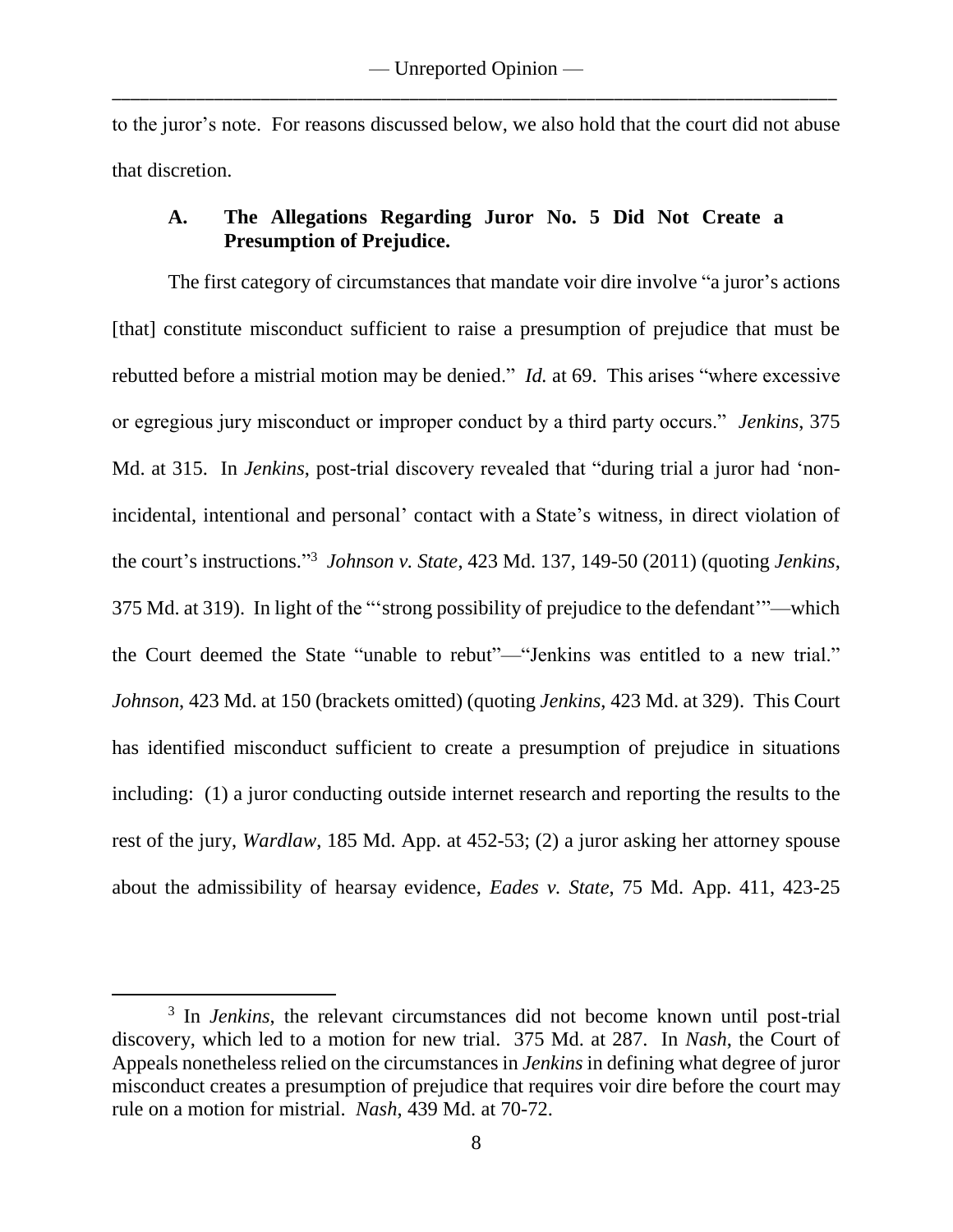(1988); and (3) an alternate juror relaying a co-defendant's inculpatory statements to a sitting juror, *Allen*, 89 Md. App. at 46-48.

In *Nash*, by contrast, the presumption of prejudice did not apply. There, the jury foreman passed a note to the trial court during deliberations stating that another juror had said that she would change her "not guilty" vote to "guilty" to avoid having to return after an approaching holiday weekend. *Nash*, 439 Md. at 57. The court denied defense counsel's motion for a mistrial without conducting voir dire. *Id.* at 59. The Court of Appeals concluded that the presumption of prejudice did not apply, for two reasons. First, the note indicated only "the possibility of future misconduct," which gave the court "the ability to prevent prejudice from occurring." *Id.* at 77. Second, the conduct "did not fit within the type of 'limited' circumstance in which the presumption applies": "A statement made by a single juror, which did not concern the evidence or any of the witnesses, does not have the same likelihood of poisoning the well of deliberations as the type of juror contact with witnesses, parties to the case, or third parties that took place in [other cases in which courts had found a presumption of prejudice]*.*" 4 *Id.* at 78-79.

<sup>4</sup> Other situations in which Maryland's appellate courts have held that alleged juror misconduct did not raise the presumption of prejudice include: (1) when a juror note stated, "We have one juror who does not trust the police no matter the circumstance," *Butler v. State*, 392 Md. 169, 174-79, 189-90 (2006); (2) when an electronic courthouse bulletin board that showed the defendant had multiple criminal cases pending against him, but it was unlikely that the jury saw it, *Bruce v. State*, 351 Md. 387, 393, 396 (1998); and (3) when a juror note stated, "[W]e have already looked it up," a few minutes after the jurors had sent a note asking for a dictionary, *Colkley v. State*, 204 Md. App. 593, 622-25 (2012), *rev'd on other grounds sub nom. Fields v. State*, 432 Md. 650 (2013).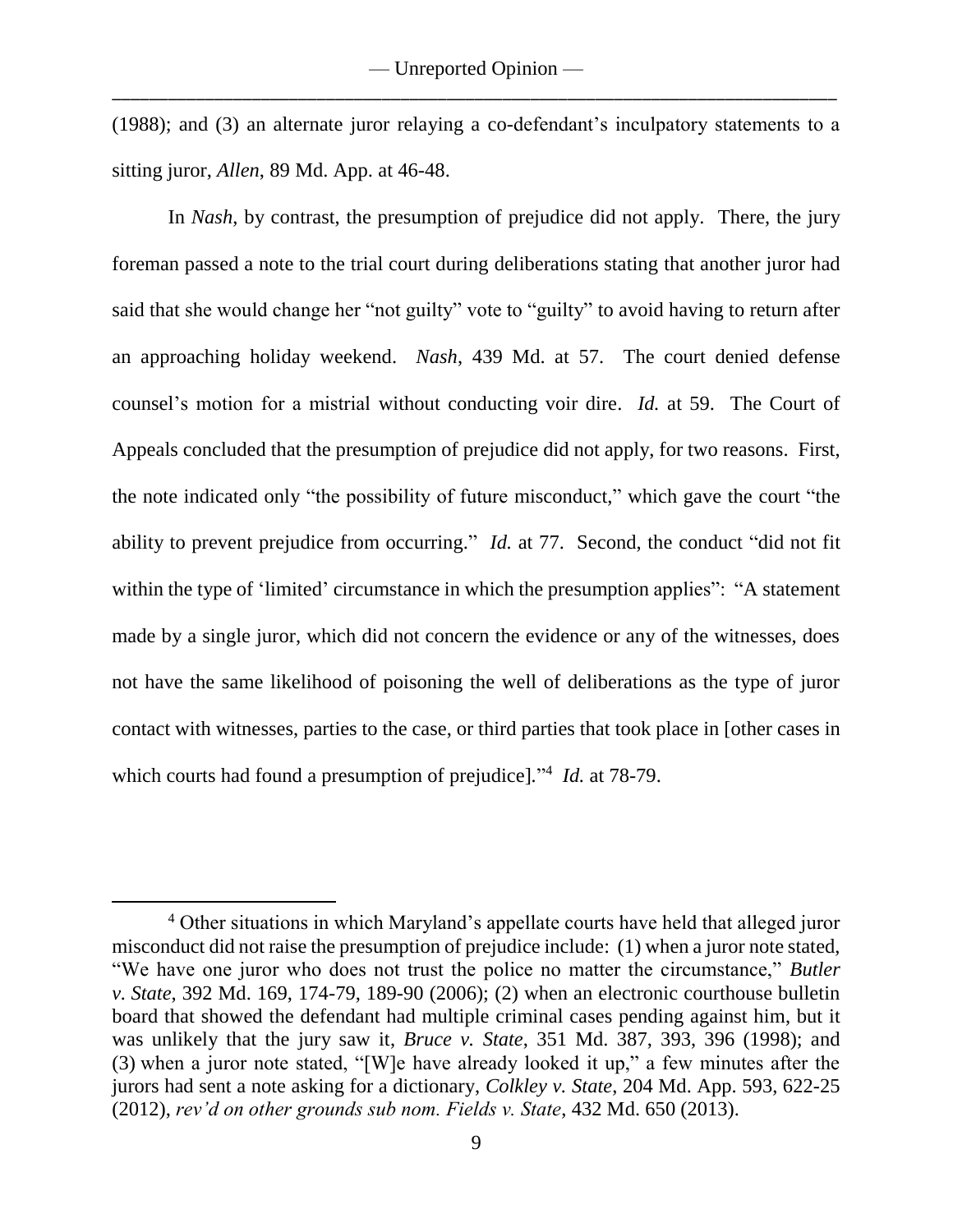Mr. Williams does not contend that the circumstances here give rise to a presumption of prejudice, and we agree that they do not. There was no evidence that Juror No. 5 interacted improperly with any witness, attorney, party, juror, or third party; nor was there any evidence that he conducted outside research; nor did the note allege or imply misconduct by any third party. Instead, the note's contents appeared to be explained by Ms. Smoot's appearance and demeanor in court.

### **B. The Court Had Sufficient Information upon Which to Exercise Its Discretion, Thus Obviating the Need for Voir Dire.**

Mr. Williams grounds his contention that voir dire was mandated here in *Nash*'s second category, which encompasses situations in which the court "lacks sufficient information regarding the juror's conduct from which to determine (1) whether a presumption of prejudice attaches, or, (2) whether a mistrial motion should be denied." *Nash*, 439 Md. at 84. Three recent Court of Appeals cases define the contours of this category.

First, in *Dillard v. State*, two jurors on lunch break encountered two police officers who had recently testified for the State. 415 Md. at 451. One or both jurors patted one of the officers on the back and said, "Good job." *Id.* The officers reported the incident to the prosecutor, who reported it to the court. *Id.* The trial court denied Mr. Dillard's mistrial motion without questioning the jurors. *Id.* at 452. This Court affirmed the conviction, but the Court of Appeals reversed, finding the scant record problematic: "[W]e cannot determine from the record before us whether the contact between the jurors and Detective Smith was sufficiently egregious to create a presumption of prejudice to Dillard." *Id.* at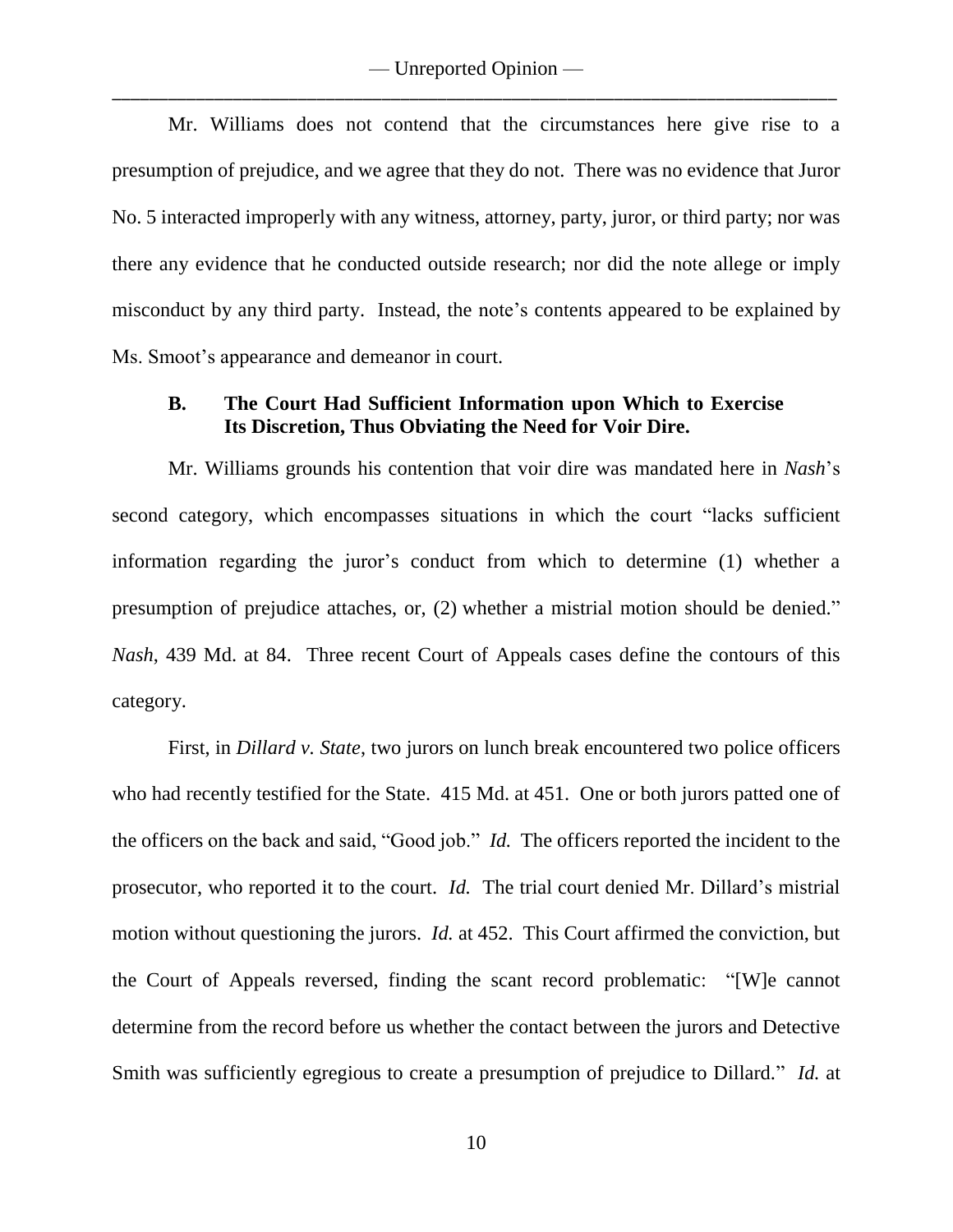457. The Court continued: "Without a voir dire examination of the jurors . . . , the trial judge did not have sufficient information to determine whether the presumption of prejudice attached to the contact or to rule on Dillard's motion for a mistrial." *Id.* Thus, the Court held, "the trial judge's failure to clarify the factual scenario raised by the contact between the jurors and Detective Smith constituted an abuse of discretion." *Id*.

Second, in *Johnson v. State*, the trial judge had received a note (1) stating that a juror had used his own battery to turn on a cell phone in evidence and (2) asking what to do with the information the jury learned from the phone. 423 Md. at 144. Without questioning the jurors, the trial court denied Mr. Johnson's mistrial motion. *Id.* at 145-46. The court did, however, admonish the jury for violating earlier instructions and issued curative instructions. *Id.* On review, the Court of Appeals did not resolve whether the "juror misconduct . . . [was] presumed prejudicial," because it held that the trial court "acted precipitously in denying the requested mistrial, and thereby abused its discretion." *Id.* at 151. The Court held that because the alleged misconduct involved the jury acquiring "information . . . of central importance to what the jury ultimately had to decide," the trial judge should have conducted voir dire to determine "the degree to which the extrinsic and highly prejudicial information [affected] some or all of the jurors." *Id.* at 153-54. As in *Dillard*, the Court held that the trial court abused its discretion by not conducting voir dire "before . . . exercis[ing] its discretion to deny the requested mistrial." *Id.* (emphasis omitted).

Third, in *Nash*, the Court determined that sua sponte voir dire was not required in response to the note indicating that one juror might change his or her vote to end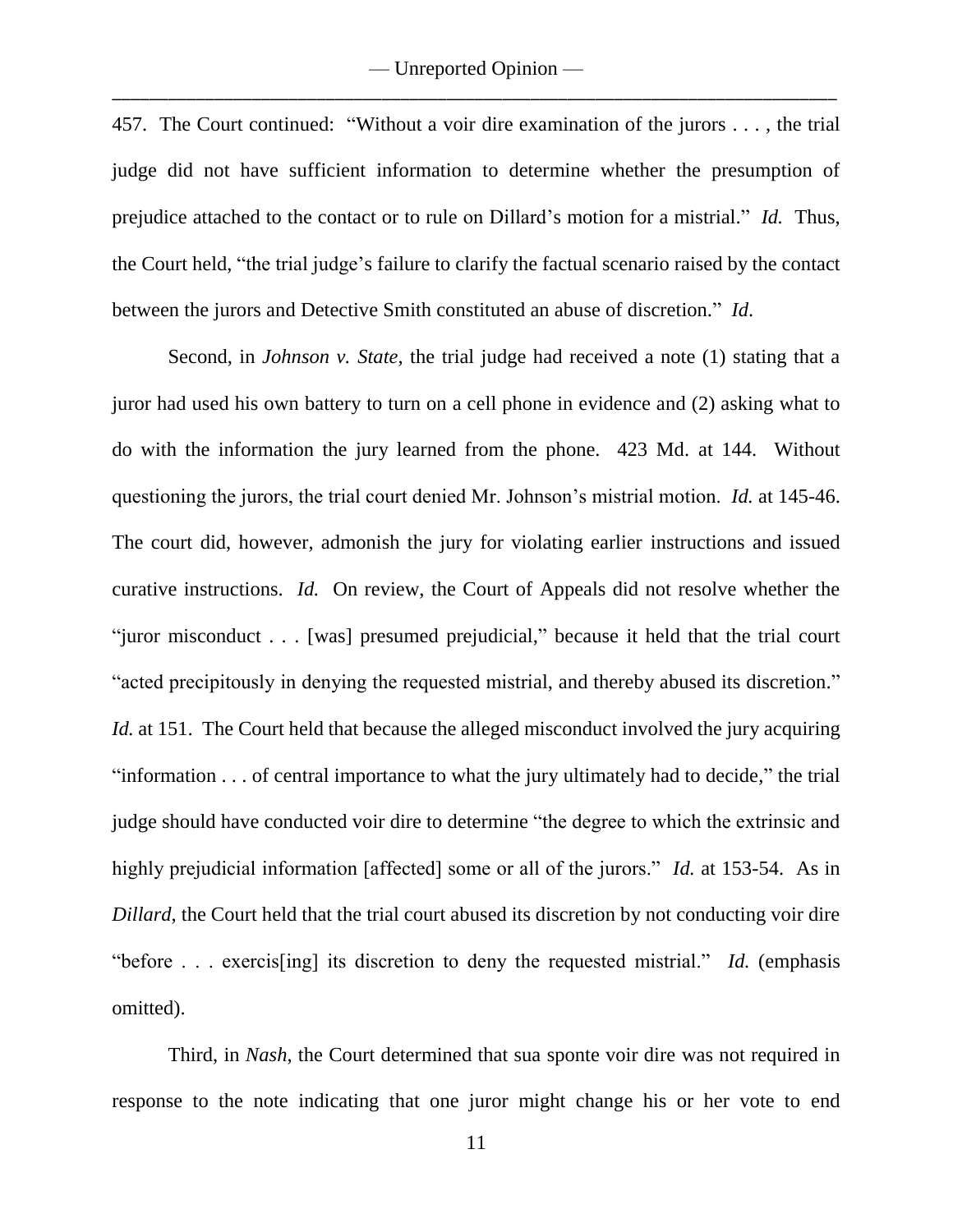— Unreported Opinion — \_\_\_\_\_\_\_\_\_\_\_\_\_\_\_\_\_\_\_\_\_\_\_\_\_\_\_\_\_\_\_\_\_\_\_\_\_\_\_\_\_\_\_\_\_\_\_\_\_\_\_\_\_\_\_\_\_\_\_\_\_\_\_\_\_\_\_\_\_\_\_\_\_\_\_\_\_\_

deliberations before the holiday weekend. 439 Md. at 85. The Court distinguished *Dillard*  and *Johnson* based largely on the type of information that was unknown. In *Nash*, "the only unresolved factual issues appear[ed] to be the identity of the Subject Juror, whether she said what the Note reported, and the number of other jurors who heard the Subject Juror's statement, if any." *Id.* at 84. That, the Court concluded, did not require voir dire. Unlike in *Dillard*, which presented "alarming factual issues arising from juror-witness conduct that went unresolved," *id.* at 85, and *Johnson*, where the statement in the note "concern[ed] the introduction into deliberations of extrinsic 'information . . . of central importance to what the jury ultimately had to decide,'" *id.* (quoting *Johnson*, 423 Md. at 153), the juror's statement at issue in *Nash* neither concerned interactions outside the courtroom nor "add[ed] to or otherwise affect[ed] the universe of evidence upon which the jury as a whole was to base its deliberation," *Nash*, 439 Md. at 85. As a result, "the trial judge had sufficient facts upon which to base her ruling on the mistrial motion." *Id.*

The circumstances here are much closer to those in *Nash* than to those in *Dillard* or *Johnson*. Indeed, in some ways, the circumstances here favor the State more than those in *Nash*. Here, unlike in *Nash*, the juror's identity and the circumstances giving rise to the note were both known to the court. Neither the note itself nor any other surrounding circumstance suggested that the juror had improperly communicated with anyone, or that he had improperly accessed any extrinsic information. The only unknown was what specifically was going on inside the juror's mind in response to the testimony he had heard. Under the guidance of *Nash*, *Dillard*, and *Johnson*, this was not a situation that *obligated*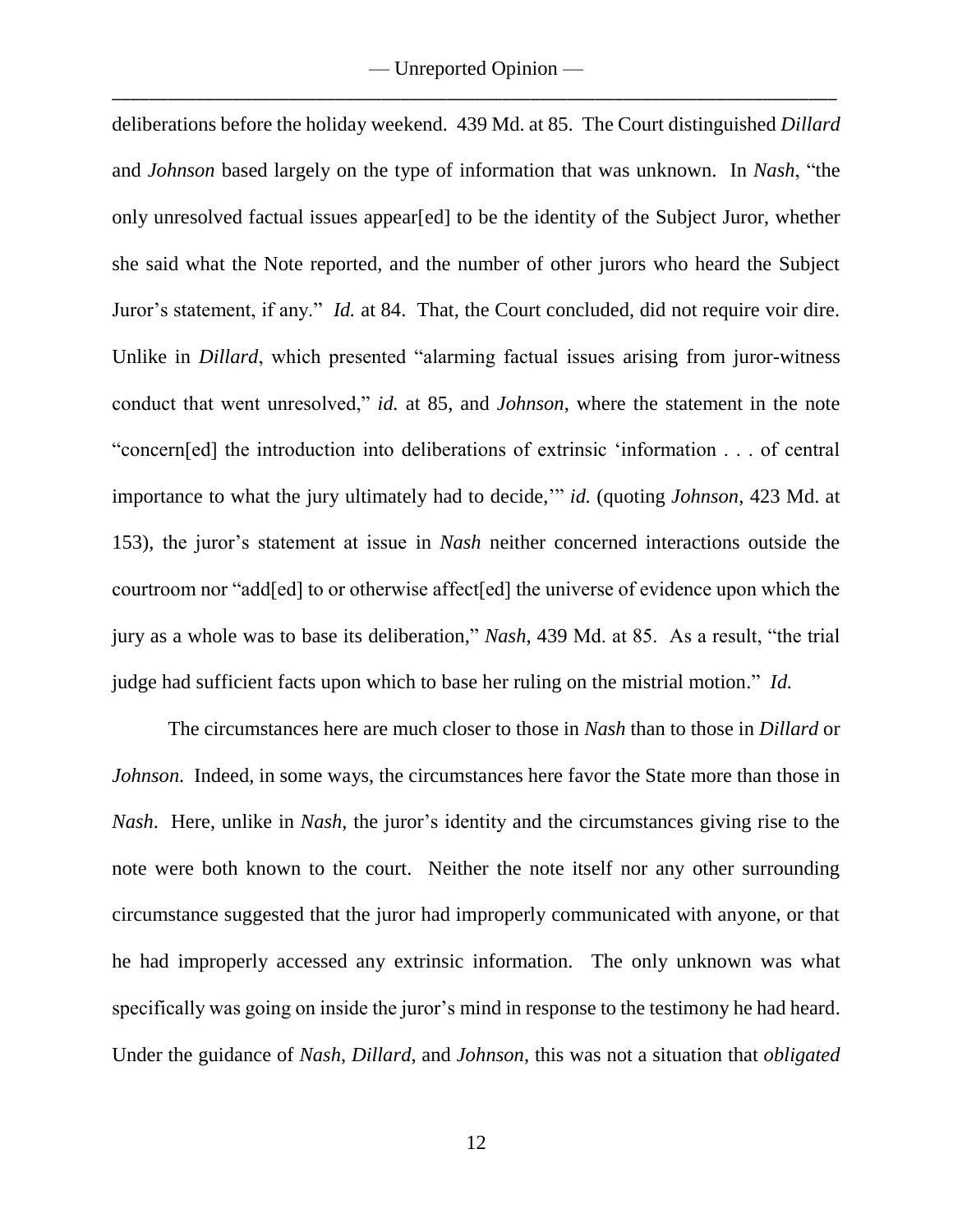the court to conduct a factual investigation before determining how to handle Mr. Williams's request.

### **C. The Interest in Ensuring a Fair and Impartial Jury Does Not Mandate Voir Dire.**

Although Mr. Williams couches his argument in terms of a need to obtain "sufficient information regarding the juror's conduct," *see Nash*, 439 Md. at 84, the circumstances here instead fall within a third category of circumstances in which voir dire is permissible—and often helpful and advisable—but not mandatory. In *Nash*, the appellant asked the Court to hold that voir dire may be required to "obtain assurance from the jurors that they could render a fair and impartial verdict" "in light of the alleged misconduct." *Id.* at 66, 70. There, after receiving the note indicating that one juror might be willing to switch his or her vote to avoid further deliberation, the court denied a motion for mistrial without conducting voir dire. *Id.* at 62-63. Instead, the court provided a curative instruction, released the jurors, and brought them back after the holiday weekend. *Id.* An hour after they returned the following Tuesday, they convicted. *Id.* at 63.

The Court held that voir dire for the purpose of ensuring the fairness and impartiality of the jury is not mandatory. The Court observed that in the two categories of circumstances it had previously recognized as mandating sua sponte voir dire, that was the only way to ensure a fair and impartial verdict—in the first category, because voir dire is needed to rebut the presumption of prejudice, and in the second, because voir dire is needed to obtain missing, necessary facts about events extrinsic to the courtroom proceedings. *Nash*, 439 Md. at 86. Where a concern arises about the fairness and impartiality of a juror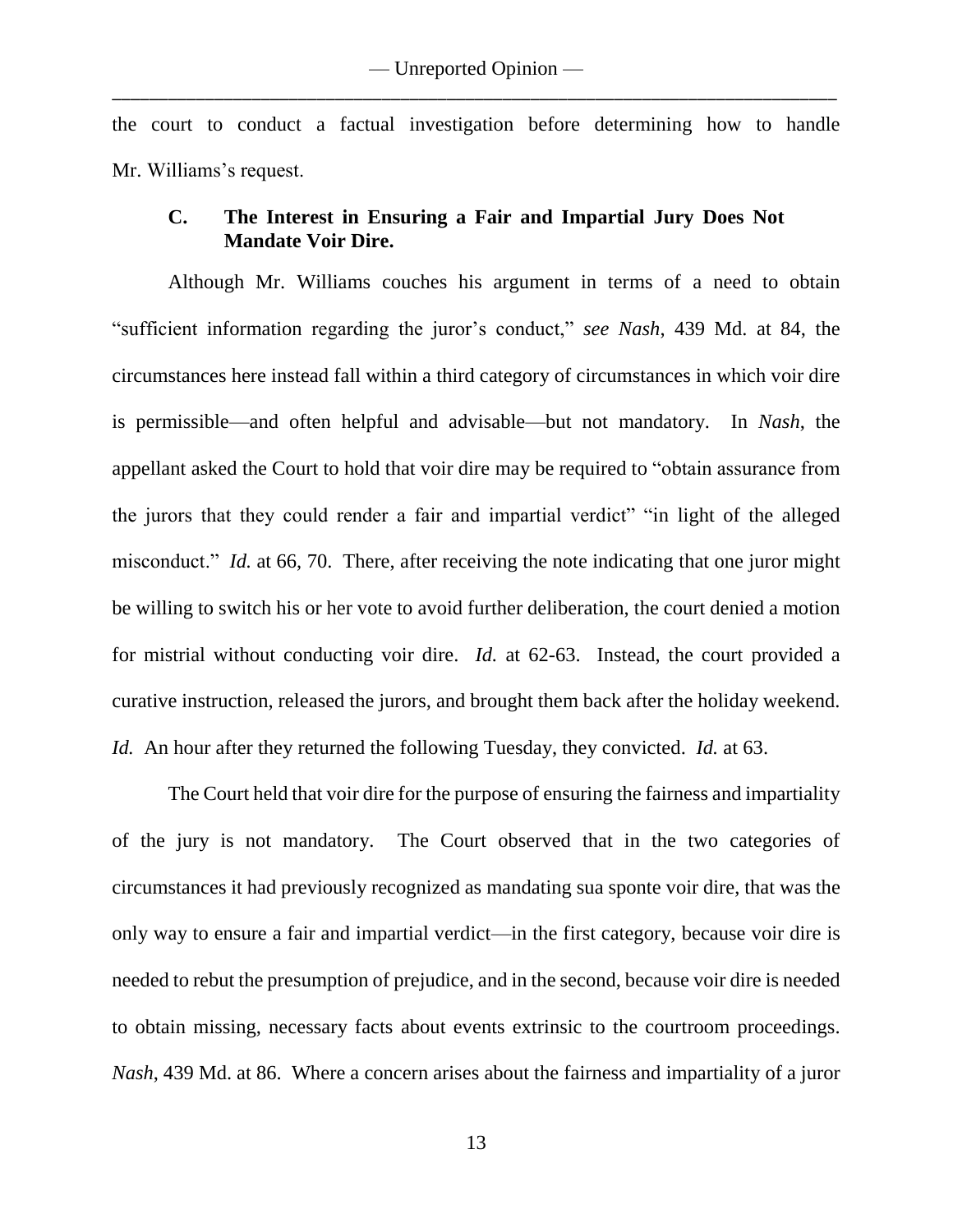that does not fall within those categories, however, there generally is "more than one avenue available to the trial judge" to address it. *Id.* In such circumstances, the Court determined, it is appropriate to give the trial court discretion in choosing the proper approach. *Id.*

Here, Mr. Williams contends that the trial court should have conducted voir dire to determine why Juror No. 5 expressed concern about Ms. Smoot's safety and whether he had made up his mind prematurely about her veracity or Mr. Williams's guilt. In other words, Mr. Williams wanted the court to confirm that Juror No. 5 could remain fair and impartial. As a result, to the extent Mr. Williams asks us to hold that voir dire was mandatory here, he effectively asks us to revisit *Nash*. That we cannot do.

The one notable distinction Mr. Williams raises between this case and *Nash* is that Mr. Williams, unlike Mr. Nash, expressly requested that the court conduct voir dire. Mr. Williams suggests that difference is enough to mandate voir dire here even absent a presumption of prejudice or a need for factual investigation. We disagree. As noted, the Court of Appeals explained that it has required sua sponte voir dire in the circumstances recognized in *Nash* because, in those circumstances, the court has no other way to ensure a fair and impartial trial. But absent those circumstances, the Court has recognized that a trial court retains "more than one avenue" to address allegations of misconduct. *Nash*, 439 Md. at 86. It is thus the availability of different avenues that gives rise to a circuit court's discretion. And a defendant's request for voir dire does not alter in any way the avenues that are available to the court to address potential misconduct. As a result, although the existence of such a request is something we will consider in determining whether the circuit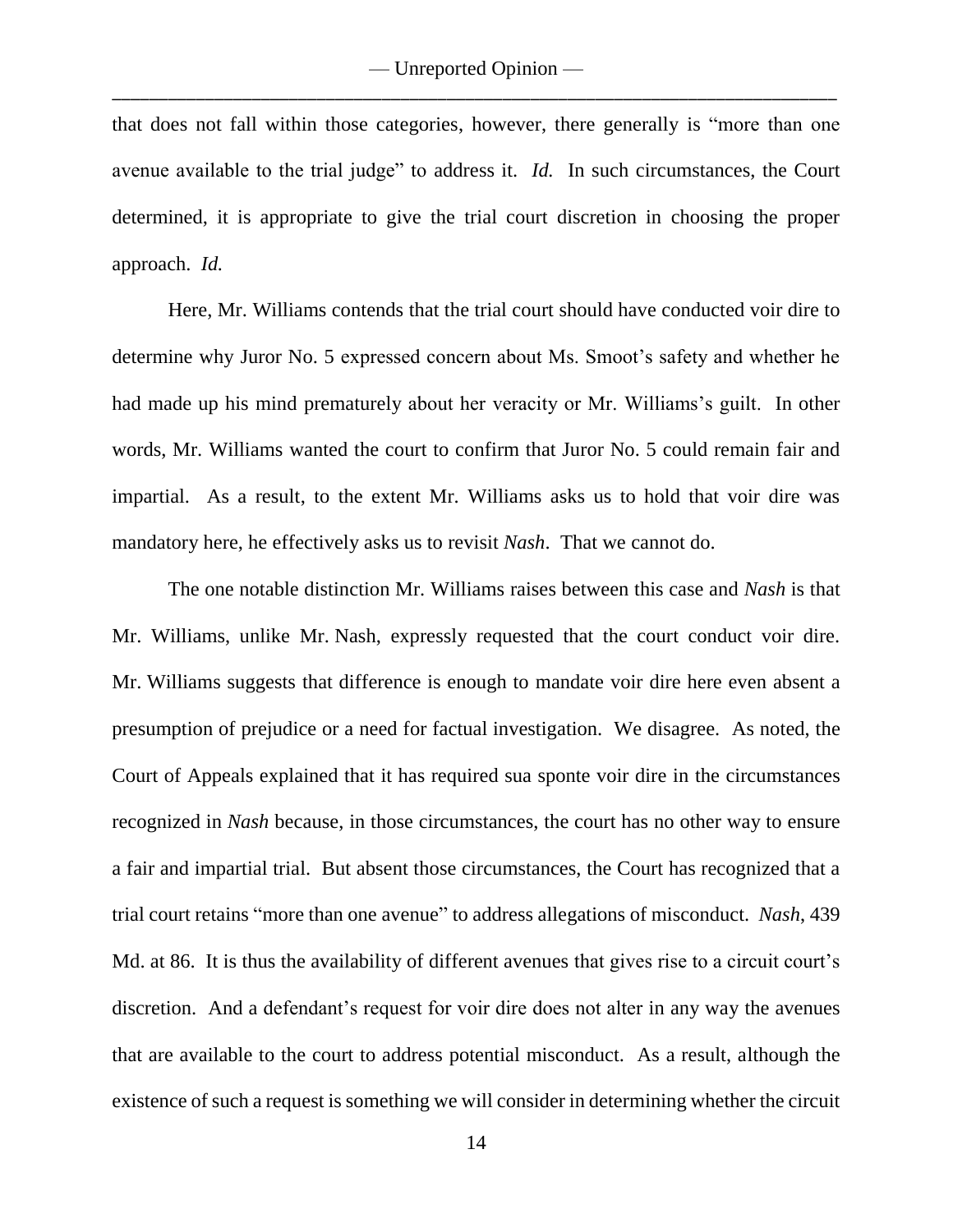court abused its discretion, the mere act of making the request does not remove the determination from the court's discretion. It is to the court's exercise of that discretion that we now turn.

## **D. The Trial Court Did Not Abuse Its Discretion in Declining to Voir Dire Juror No. 5.**

Where the trial court has discretion to determine how to respond to an allegation of juror misconduct, a reviewing court should not "weigh merely whether one option is better than the other. Nor is it to determine whether the trial judge's chosen course was the one we would have taken in his or her position." *Id.* at 86-87. The appellate court's role is only "to determine whether the route the trial judge traveled 'does not logically follow from the findings upon which it supposedly rests or has no reasonable relationship to its announced objective,' and, thus, constituted an abuse of discretion." *Id.* at 87 (quoting *Alexis*, 437 Md. at 477-78). The significant discretion allowed the trial court recognizes "the trial judge's unique role and distinct advantage in evaluating questions of prejudice to a criminal defendant," which comes from the trial judge's ability to "ascertain the demeanor of witnesses and to note the reaction of jurors and counsel to inadmissible matters. That is to say, the judge has his finger on the pulse of the trial." *Nash*, 439 Md. at 87 (quoting *State v. Hawkins*, 326 Md. 270, 278 (1992)). "That observation," the Court notably observed, "applies equally to the trial judge's ability to ascertain the demeanor of jurors with regard to allegations of juror misconduct." *Nash*, 439 Md. at 87.

We return once again to *Nash*, in which the Court of Appeals upheld the verdicts because it "c[ould ]not say . . . that it was grossly unreasonable for the trial judge to respond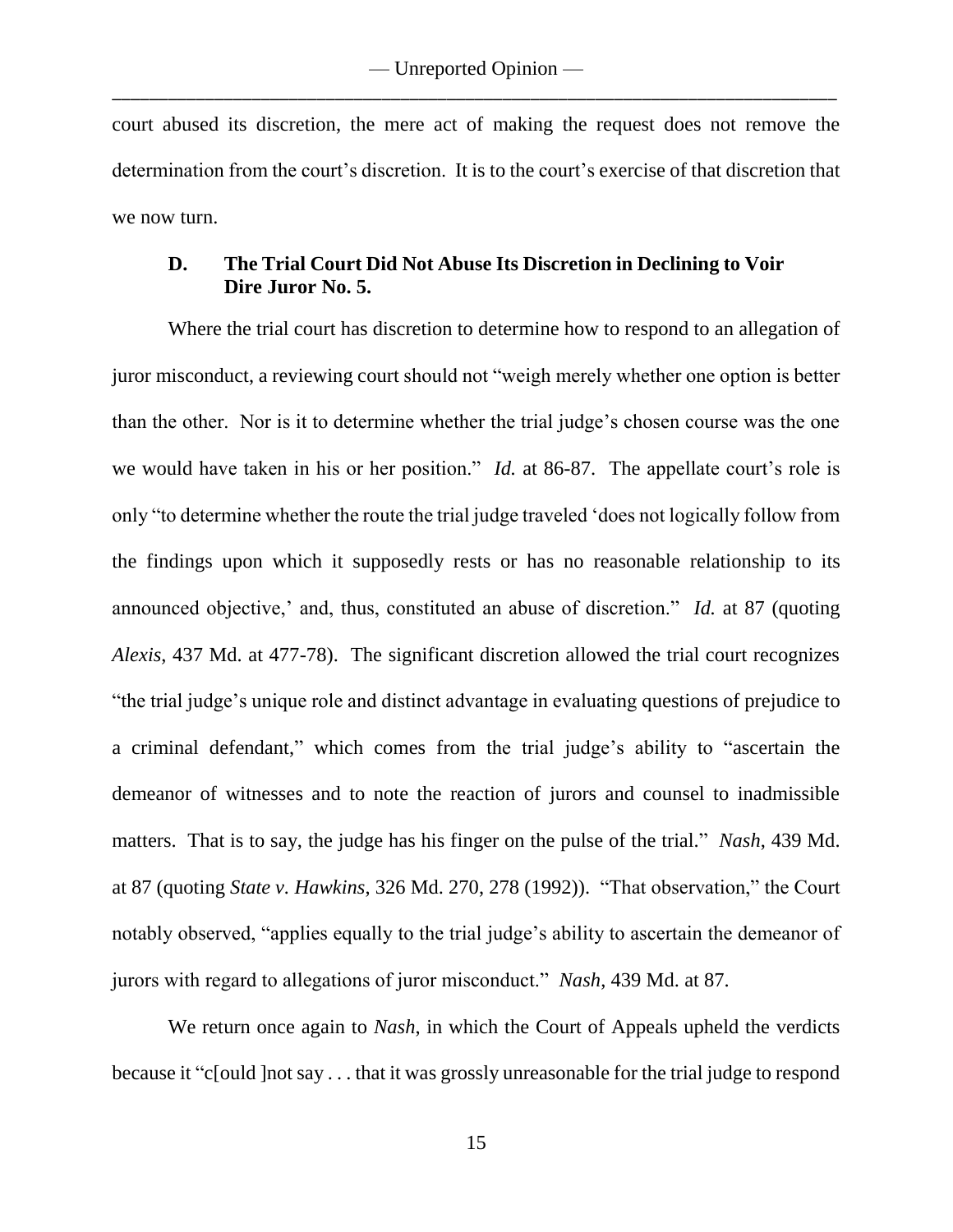to the Note" as it did. *Id.* at 88. Likewise, here, we cannot say that the trial court's decision to admonish the juror who wrote the note was "so irrational" as to constitute an abuse of discretion under *Nash*. *See id.* at 90. The note did not hint at either any improper contact with anyone or any outside research. Instead, it reflected concern for a witness, which the court viewed in the context of the testimony Ms. Smoot had given and, likely much more importantly, Ms. Smoot's demeanor during that testimony.

Mr. Williams contends that the concern articulated in the note may have suggested the possibility that Juror No. 5 had reached a premature, preliminary conclusion as to Ms. Smoot's veracity. Assessing a witness's veracity is, of course, an important job of jurors, *see, e.g.*, *Grimm v. State*, 447 Md. 482, 505-06 (2016) (citations omitted), though it is premature and, for that reason, improper to do so before deliberations begin, *see Dillard*, 415 Md. at 458. Nonetheless, as Judge Adkins has observed, it "would be naïve to suppose that jurors suspend all judgment about the witnesses and other evidence presented to them until the time of formal deliberations." *Dillard*, 415 Md. at 470-71 (Adkins, J., dissenting) (citing myriad studies demonstrating that jurors continually evaluate and re-evaluate information received during trial). Here, the trial court had several options to address the note, including excusing the juror, voir dire, a curative instruction, or admonishment. It chose admonishment. Notwithstanding Mr. Williams's request for voir dire, we must afford deference to the trial judge who was there to see Ms. Smoot's testimony, to gauge the reactions of all of the jurors to it, and to gauge the reaction of Juror No. 5 to her admonishment. Considering all of the circumstances, and especially the trial judge's much better gauge of the "pulse of the trial," we cannot say that her decision fell outside "the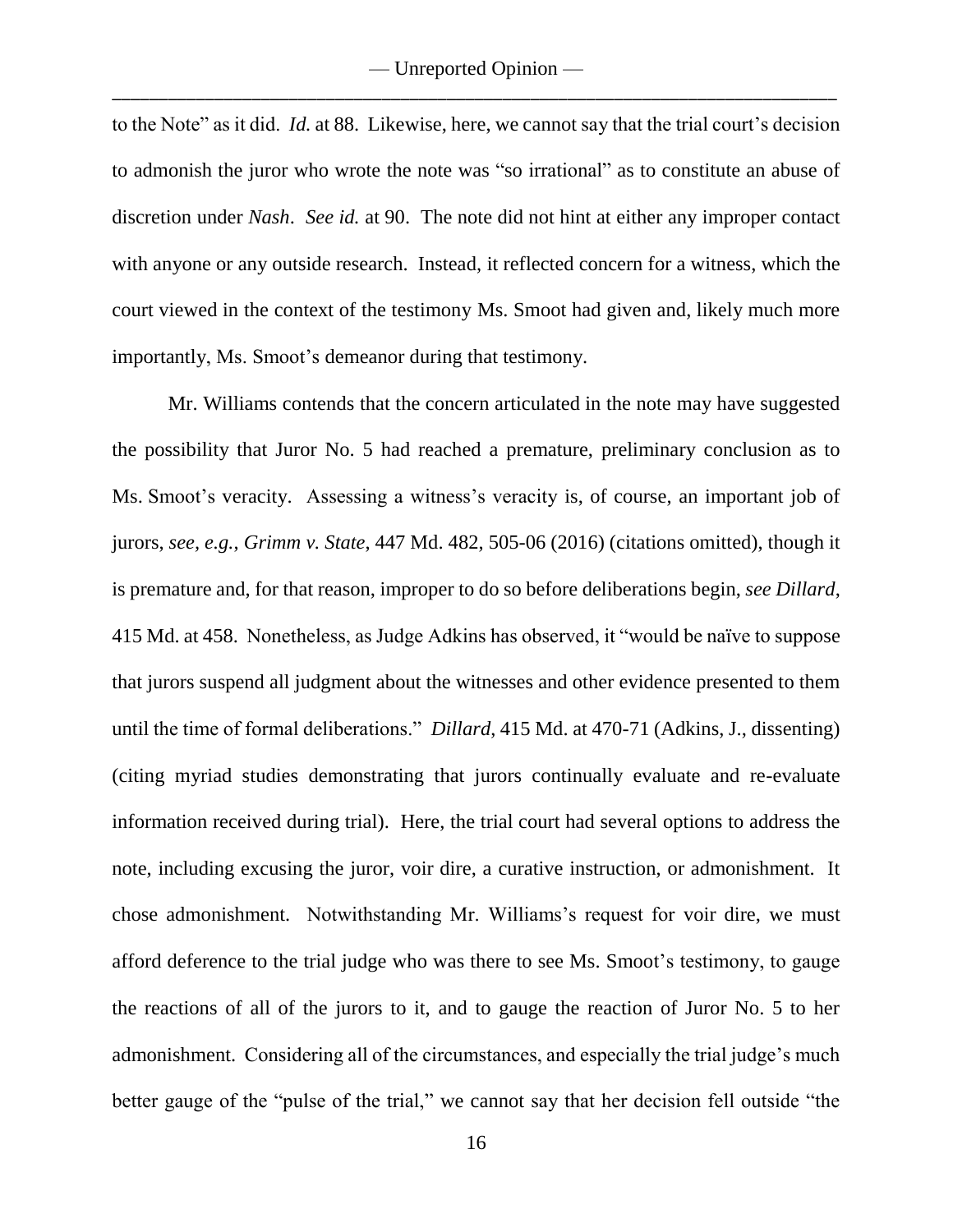realm of rationality at the time that she made it." *Nash*, 439 Md. at 87, 90. Voir dire may have been helpful—indeed, even preferable in hindsight<sup>5</sup>—but, under the framework set forth in *Nash*, we cannot say it was an abuse of discretion not to conduct it.

# **II. THE TRIAL COURT DID NOT COMMIT REVERSIBLE ERROR BY ALLOWING THE STATE'S REMARKS IN REBUTTAL ARGUMENT.**

Mr. Williams argues that during the State's rebuttal argument, the prosecutor remarked improperly on Baltimore City's "infamous . . . don't snitch, don't tell" culture and vouched improperly for Ms. Smoot's veracity. Mr. Williams further contends that the court's error in allowing the State's improper argument was not harmless. The State argues that neither of the statements were improper and any error was harmless. We agree with the State.

To place the relevant comments in context, immediately before the prosecutor made

them, the following exchange occurred:

[PROSECUTOR]: He tried to intimidate her and influence her not to come here and to say what happened—

[DEFENSE COUNSEL]: Objection.

[PROSECUTOR]: —he couldn't talk his way out of it. He couldn't charm his way—

THE COURT: Stop. Stop.

<sup>5</sup> On the subject of judicial hindsight, Mr. Williams observes correctly that in denying his motion for new trial a month after his conviction, the court misremembered how it handled this issue. Specifically, the court incorrectly recalled that it had conducted voir dire of Juror No. 5. Because Mr. Williams has challenged the court's decision not to conduct voir dire of the juror, and not its denial of his motion for new trial, the court's later mistaken recollection is not relevant to our decision. Our focus is on what was before the court at the time it decided how to handle the allegations of misconduct, not on what transpired later. *Nash*, 439 Md. at 89.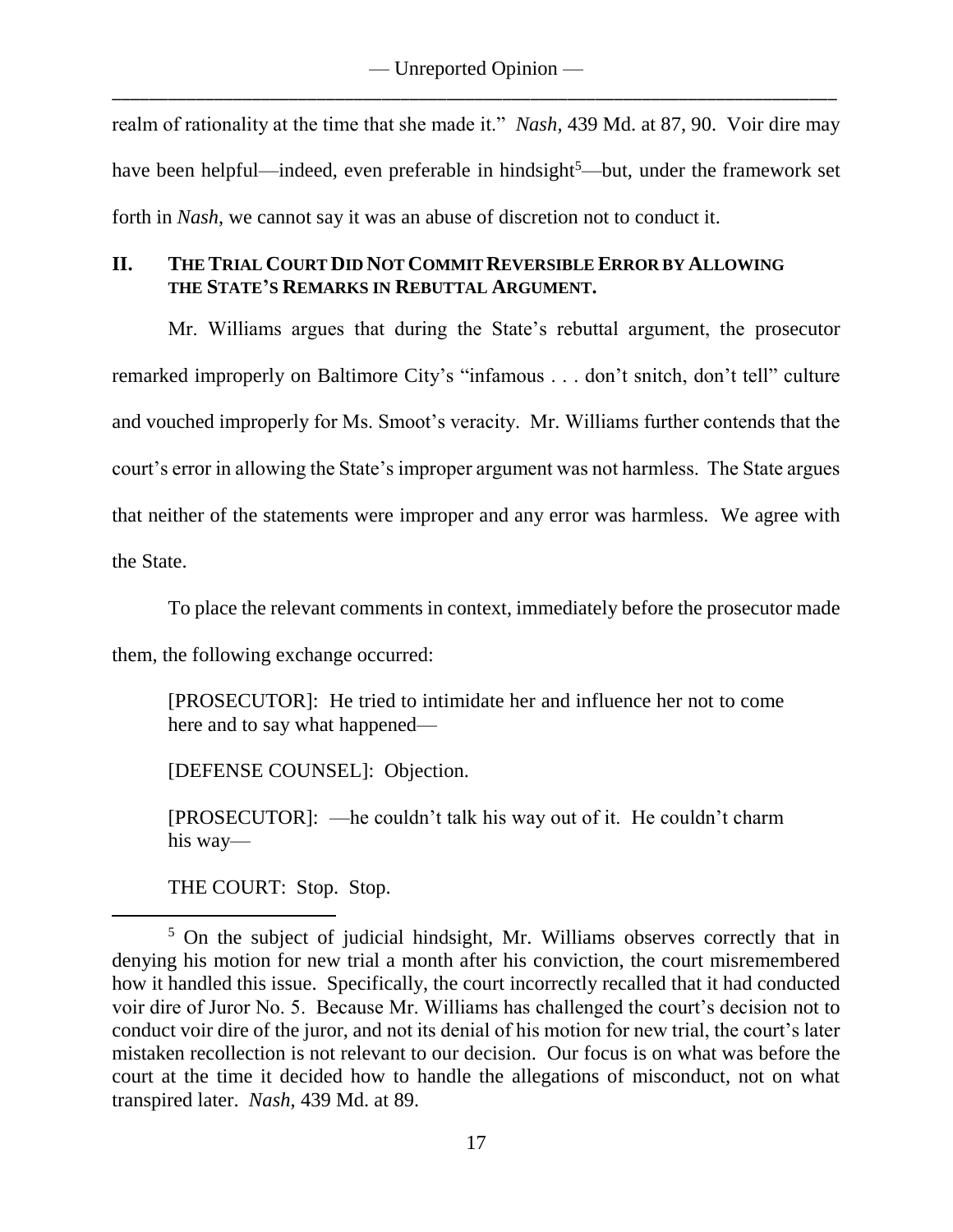The court sustained defense counsel's objection and gave the following curative instruction to the jury: "Ladies and gentlemen, you're to disregard the comment involving intimidation; there's been absolutely no evidence here to indicate or no testimony presented that the witness was intimidated."

The prosecutor continued:

But you know what there certainly was? A whole lot of evidence of a young woman who was terrified. And you ask yourself why. Why? Because she lives in Baltimore City, and so do all of us. And we all know what Baltimore is infamous for, this culture, don't snitch, don't tell. And so now she's put in a position of having to come in here—yeah, of course, it's upsetting to her and it's scary and it's terrifying, but she told the truth.

[DEFENSE COUNSEL]: Objection.

THE COURT: Overruled.

The prosecutor's comments about Baltimore's "infamous . . . don't snitch, don't

tell" culture, and his statement that Ms. Smoot "told the truth," are the subjects of

Mr. Williams's allegations of error.<sup>6</sup>

<sup>&</sup>lt;sup>6</sup> In a footnote in its brief, the State contends that Mr. Williams did not preserve his objection to the "don't snitch" culture remark, because he did not promptly object to it. While "[t]he requirement of a contemporaneous objection is a necessary and salutary one, designed to assure both fairness and efficiency in the conduct of trials," *Perry v. State*, 357 Md. 37, 77 (1999), "there is no bright-line rule to determine when an objection should be made," *Prince v. State*, 216 Md. App. 178, 194 (2014). Here, we consider Mr. Williams's objection to have been sufficiently contemporaneous with the prosecutor's comment to have preserved his objection.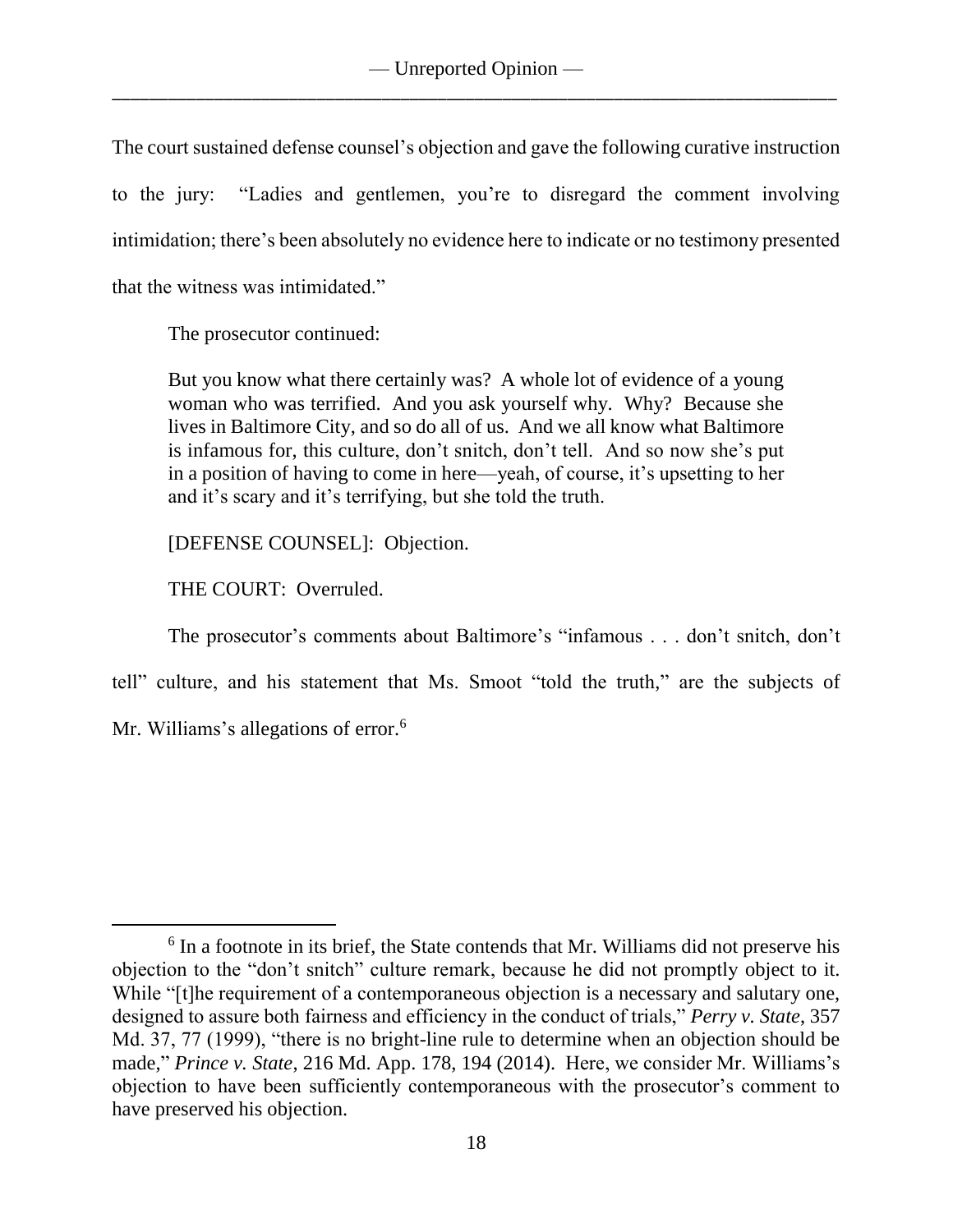# **A. The Prosecutor's Reference to Baltimore City's "Infamous . . . Don't Snitch, Don't Tell" Culture Was Not Improper.**

Our courts "have given attorneys wide latitude in the presentation of closing arguments, because '[s]ummation provides counsel with an opportunity to creatively mesh the diverse facets of trial, meld the evidence presented with plausible theories, and expose the deficiencies in his or her opponents argument.'" *Lee v. State*, 405 Md. 148, 162 (2008) (quoting *Henry v. State*, 324 Md. 204, 230 (1991)). A prosecutor making closing argument "is allowed liberal freedom of speech and may make any comment that is warranted by the evidence or inferences reasonably drawn therefrom." *Lee*, 405 Md. at 163 (quoting *Degren v. State*, 352 Md. 400, 429 (1999)). The Court of Appeals has explained:

While arguments of counsel are required to be confined to the issues in the cases on trial, the evidence and fair and reasonable deductions therefrom, and to arguments of opposing counsel, generally speaking, liberal freedom of speech should be allowed. There are no hard-and-fast limitations within which the argument of earnest counsel must be confined—no well-defined bounds beyond which the eloquence of an advocate shall not soar. He may discuss the facts proved or admitted in the pleadings, assess the conduct of the parties, and attack the credibility of witnesses. He may indulge in oratorical conceit or flourish and in illustrations and metaphorical allusions.

*Lee*, 405 Md. at 163 (quoting *Degren*, 352 Md. at 429-30).

A prosecutor's freedom of speech in closing argument is not, however, absolute. "Notwithstanding the wide latitude afforded prosecutors in closing arguments, a defendant's right to a fair trial must be protected." *Lee*, 405 Md. at 164. "Generally, . . . comments made during closing argument that invite the jury to draw inferences from information that was not admitted at trial [are] improper." *Id.* at 166. An exception exists, however, for inferences that are drawn from facts "of such general notoriety as to be matter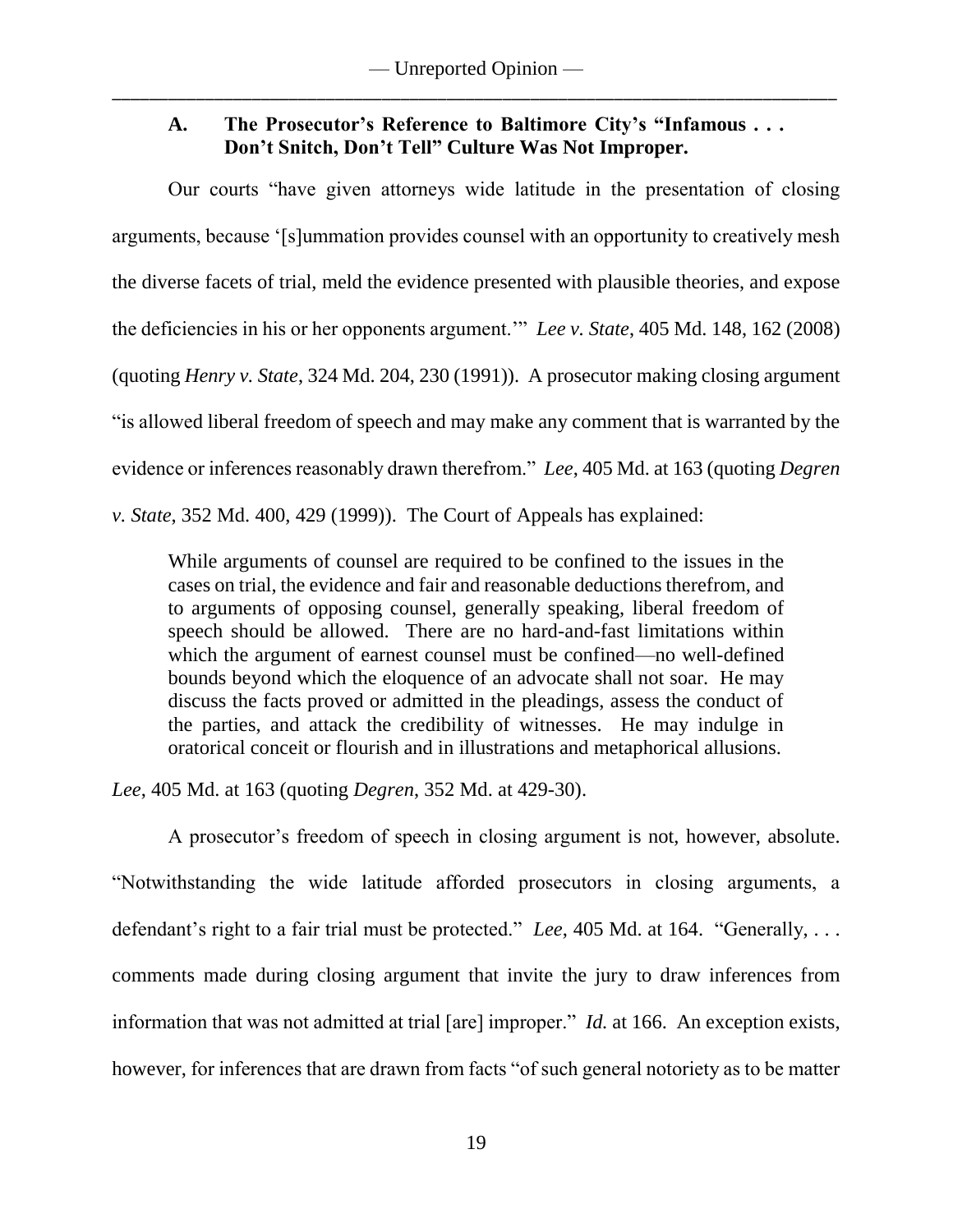of common knowledge." *Id.* at 167 (quoting *Wilhelm v. State*, 272 Md. 404, 445 (1974), *abrogated on other grounds as recognized in Simpson v. State*, 442 Md. 446, 458 n.5 (2015)). Matters of "common knowledge" are those "which every informed individual possesses." *Wilhelm*, 272 Md. at 439. In *Wilhelm*, the Court of Appeals concluded that a prosecutor's reference to the number of murders in Baltimore City was a matter of sufficient notoriety to be of common knowledge. *Id.* at 440, 445.

Mr. Williams contends that the prosecutor's comment about Baltimore City's "infamous . . . don't snitch, don't tell" culture was improper closing argument because the State did not introduce evidence of any such culture at trial. *See Jones v. State*, 217 Md. App. 676, 692 (2014) ("In delivering closing arguments, a prosecutor may not 'comment upon facts not in evidence or . . . state what he or she would have proven." (quoting *Donaldson v. State*, 416 Md. 467, 489 (2010))). The State agrees that there was no such evidence presented, but contends that the referenced culture is of sufficient "general notoriety as to be . . . of common knowledge." The State points us first to "a widely distributed Baltimore-based homemade 2004 'stop snitching' video, threatening violence against those who provided law enforcement with information."7

<sup>7</sup> *See* U.S. Dep't of Justice, Off. of Cmty. Oriented Policing Servs., *The Stop Snitching Phenomenon: Breaking the Code of Silence* 10 (Feb. 2009), *available at* https://www.policeforum.org/assets/docs/Free\_Online\_Documents/Crime/the%20stop %20snitching%20phenomenon%20-%20breaking%20the%20code%20of%20silence%20 2009.pdf (last visited Oct. 14, 2019) ("The problem [of 'stop snitching'] . . . gained notoriety in 2004 with the release of the *Stop Snitchin'* DVD that was produced in Baltimore and distributed widely on the internet . . . . [I]t was the release of the Baltimore DVD that is thought to have spawned t-shirts, hats, and rap CDs with stop snitching messages that threaten violence against those who provide information to the police about crimes.").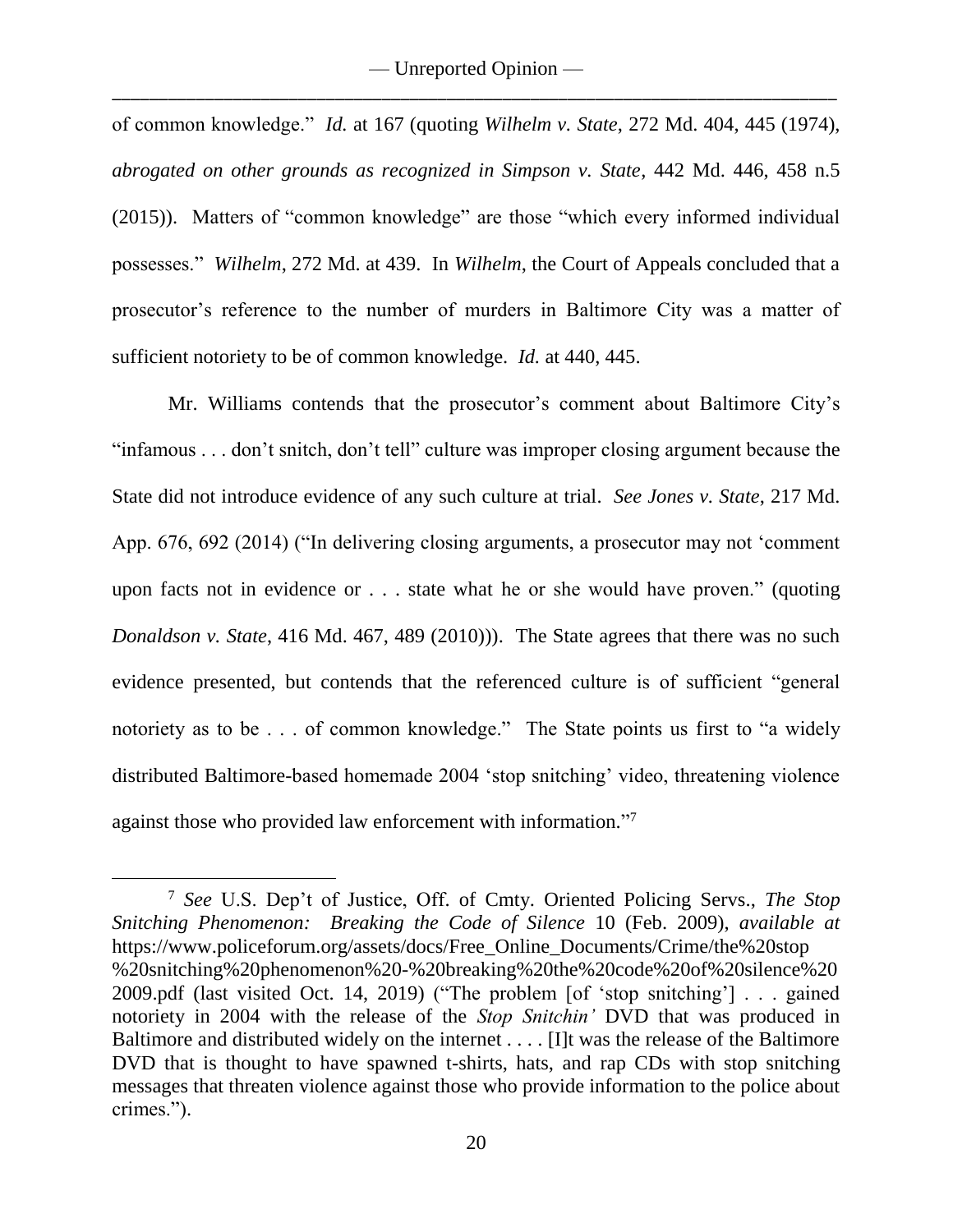The State also refers us to case law. In *Moore v. State*, for example, this Court described the phrase "no snitch," as used by the defendant in a police interview, as "a phrase of such notoriety 'as to be a matter of common knowledge.' The concept of not snitching is commonly understood as being part of the law of the streets or 'living by the code.'" 194 Md. App. 327, 360 (2010) (citing *Lee*, 405 Md. at 168), *rev'd on other grounds*, 422 Md. 516 (2011). And in *Height v. State*, this Court found appropriate a prosecutor's comments during opening statement about a witness who was expected to be "difficult," because he "follows the law of the street," of which "[r]ule number one . . . is you do not snitch." 185 Md. App. 317, 336 (emphasis removed), *vacated on other grounds*, 422 Md. 662 (2009); *see also Hammonds v. State*, 436 Md. 22, 47 n.8 (2013) (noting that prior to the enactment of Maryland's current anti-witness intimidation statute, the State's Attorney for Baltimore City "distributed [the *Stop Snitchin'* DVD] to Maryland legislators as proof of the serious problem of witness intimidation and retaliation in Baltimore City"); *Griffin v. State*, 419 Md. 343, 347-65 (2011) (discussing whether a print-out from a social networking website, in which a user allegedly threatened a State's witness in a murder trial by stating "snitches get stitches," was properly authenticated); *Armstead v. State,* 195 Md. App. 599, 607 (2010) (quoting a witness about why he did not speak to the police earlier on in their murder investigation: "It ain't good to snitch, it ain't good to snitch. Snitchers get stitches, that's how I always looked at it.").

Additionally, even a brief internet search reveals numerous references to "what has become the cultural norm of the 'stop snitching' mentality." Juliana Kim, *Baltimore Women Called to Testify in Recent Cases Say Their Fears Were Largely Ignored*, Balt. Sun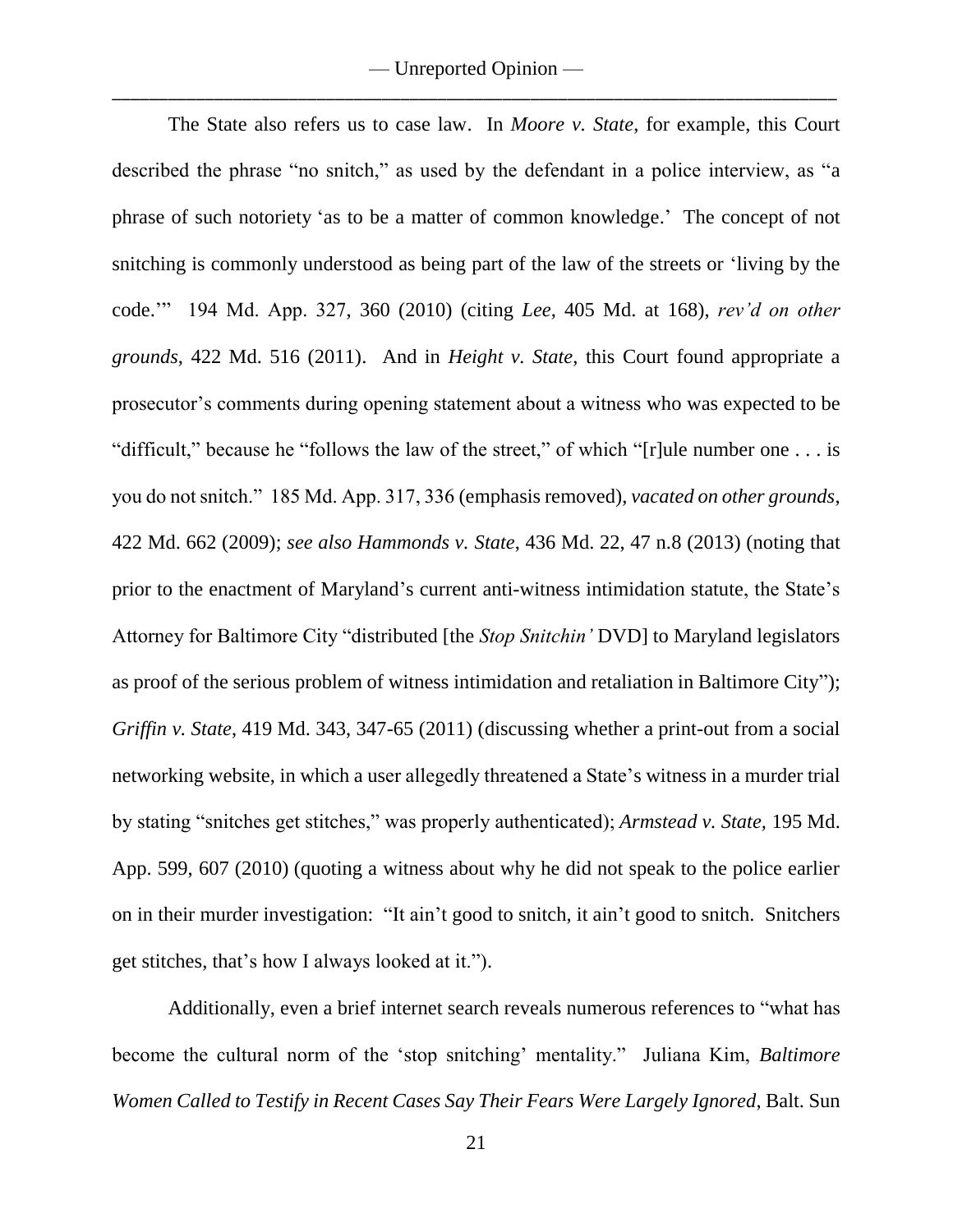(Sept. 4, 2019, 5:00 AM), https://www.baltimoresun.com/news/crime/bs-md-ci-crwitness-intimidation-20190903-3gjbgkqe6fd7dcxosshna7mhtu-story.html (last visited Oct. 29, 2019).<sup>8</sup>

 $\overline{a}$ <sup>8</sup> *See also* Talia Richman, *Attorneys Spar Over Witness' Credibility in Trial for Death of 7-Year-Old Taylor Hayes*, Balt. Sun (Aug. 2, 2019, 5:55 PM), https://www.baltimoresun.com/news/crime/bs-md-ci-cr-taylor-hayes-trial-malik-edison-20190802-o3kkm3n22bcfzdagewtgcmsnja-story.html (last visited Oct. 29, 2019) (discussing Baltimore City leaders "decr[ying] the city's 'no snitching' culture" following shooting of a 7-year-old girl); Baltimore Sun Editorial Board, *Erasing Baltimore's Stop Snitching Culture*, Balt. Sun (May 10, 2019, 6:00 AM), https://www.baltimoresun.com/opinion/editorial/bs-ed-0510-stop-snitching-20190508 story.html (last visited Oct. 29, 2019) (following observation that residents refused to open their doors for Mayor and Police Commissioner pleading for cooperation in investigating of shooting involving children with: "Baltimore's stop snitching culture rears its ugly head again."); *Id.* ("[Baltimore C]ity's insidious stop snitching culture has got to end if Baltimore is ever to come to grips with its crime problem."); David McFadden, *No Arrests Day After Chaotic Shooting Attack in Baltimore*, Seattle Times (Apr. 29, 2019, 3:28 PM), https://www.seattletimes.com/nation-world/nation/no-arrests-day-after-chaotic-shootingattack-in-baltimore/ (last visited Oct. 29, 2019) ("[W]ith no arrests . . . , police investigators might again be struggling to overcome Baltimore's strong anti-informant culture that chronically makes eyewitnesses to shootings and other crimes too afraid or simply unwilling to come forward."); *Id.* ("Witness intimidation has long plagued Baltimore's criminal justice system. Some point to appalling cases where witnesses were killed . . . . And many locals well remember a popular street DVD called 'Stop Snitching' that featured drug dealers warning residents they could 'get a hole in their head' for cooperating with authorities."); Reader Response, *The Baltimore Police Send Bad Message with 'Lockup' Tip Line*, Balt. Sun (Feb. 12, 2019, 12:35 PM), https://www.baltimoresun.com/opinion/readers-respond/bs-ed-rr-anonymous-tiplinelockup-baltimore-police-letter-20190212-story.html (last visited Oct. 29, 2019) (stating that an "'us versus them' culture of unconstitutional policing . . . has contributed to a lack of trust and the 'no snitch' mentality among residents of the communities experiencing high crime and most in need of responsive police services"); Justin Fenton, *Baltimore Police and Prosecutors Struggle with Witness Cooperation*, Balt. Sun (Aug. 8, 2015, 5:57 PM), https://www.baltimoresun.com/news/investigations/bs-md-ci-witness-intimidation-20150808-story.html (last visited Oct. 29, 2019) ("In Baltimore, the real problem is that every witness is automatically intimidated by the culture of the city, even in the absence of an overt threat." (internal quotation marks omitted)); Reader Response, *Anti-Snitching Mentality Is Alarming*, Balt. Sun (May 14, 2013, 9:00 AM), https://www.baltimoresun.com/opinion/readers-respond/bs-ed-guns-letter-20130514-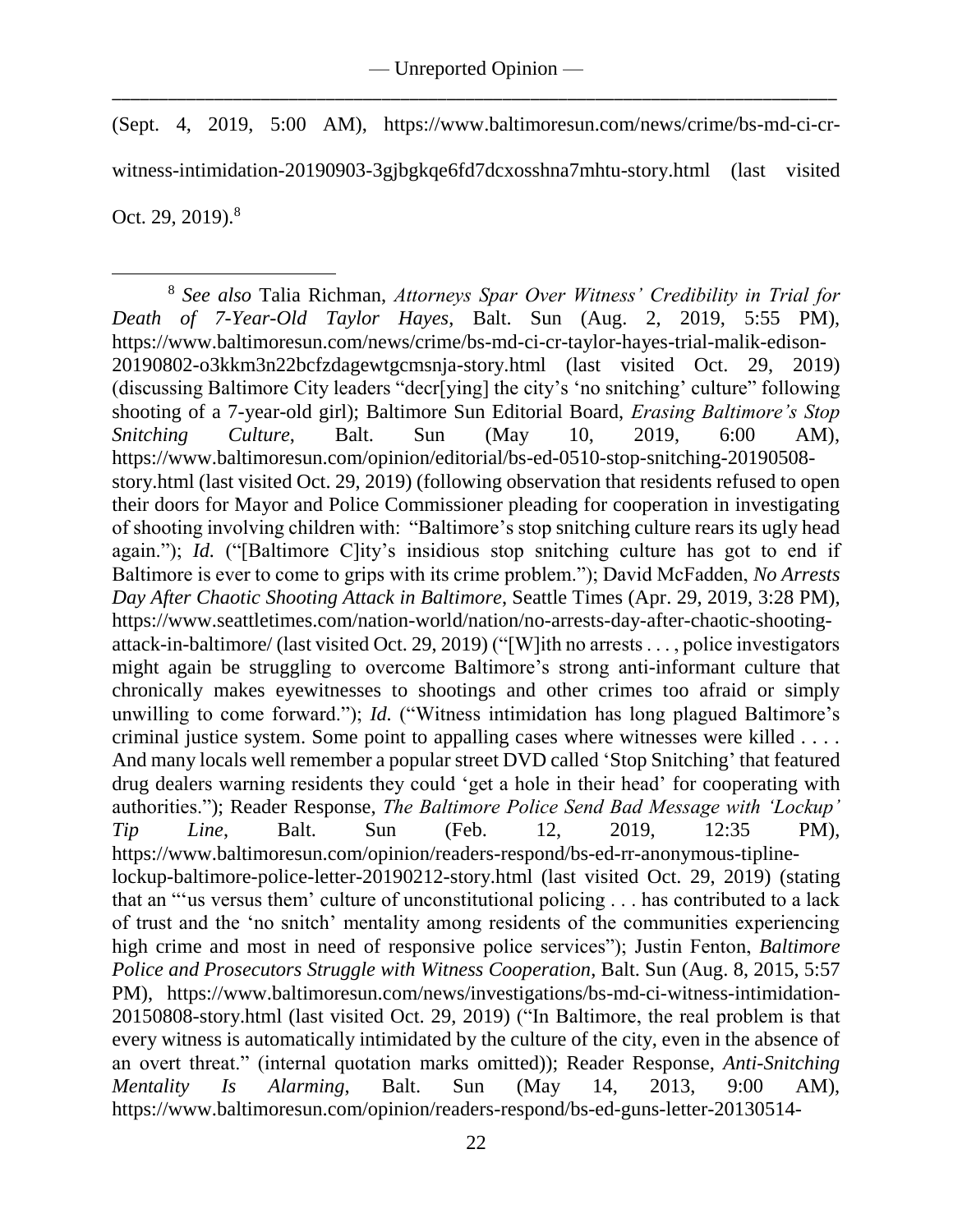Mr. Williams disagrees that the stop snitching culture is common knowledge, relying primarily on the Court of Appeals's decision in *Lee v. State*. There, the Court determined that a prosecutor's reference to "the law of the streets" was improper because "th[at] phrase . . . is not 'of such general notoriety as to be matter of common knowledge.'" 405 Md. at 168 (quoting *Wilhelm*, 272 Md. at 445). Because "[t]he prosecutor's comments left the jurors to speculate what was contemplated by the phrase, . . . leading to juror speculation and decision, perhaps, on information outside of the evidence," the Court held that the prosecutor's use of the term "'the law of the streets' . . . constituted an improper appeal." *Lee*, 405 Md. at 168.

We agree with the State that Baltimore's "don't snitch, don't tell" culture is of sufficient notoriety to qualify as a matter of common knowledge. Unlike the ambiguous phrase "law of the streets," the meaning of an anti-snitching culture—one that strongly dissuades people from cooperating with the police—is much more certain and well known. The small sampling of sources cited above demonstrates that the culture is a well-known affliction that is pervasive in, though not unique to, Baltimore City.

story.html (last visited Oct. 29, 2019) ("The 'stop snitching' mantra [] is debilitating to the integrity of our inner cities."); Gary Gately, *Baltimore Struggles to Battle Witness Intimidation*, Boston Globe (Feb. 12, 2005), http://archive.boston.com/news/nation/articles/2005/02/12/baltimore\_struggles\_to\_battle witness intimidation/ (last visited Oct. 29, 2019) ("Every day in courtrooms across Baltimore, prosecutors encounter another witness or victim too afraid to come to court, too afraid to testify . . . . And justice is silenced by an insidious culture. This terrorism must end."); Jennifer Ludden, *All Things Considered: Baltimore Officials Battle Witness Intimidation*, Nat'l Pub. Radio (Jan. 15, 2005, 12:00 AM), https://www.npr.org/templates/story/story.php?storyId=4284844 (last visited Oct. 29, 2019) (news program featuring story on Baltimore homicide detective force's attempts to track down no-show witnesses and end intimidation).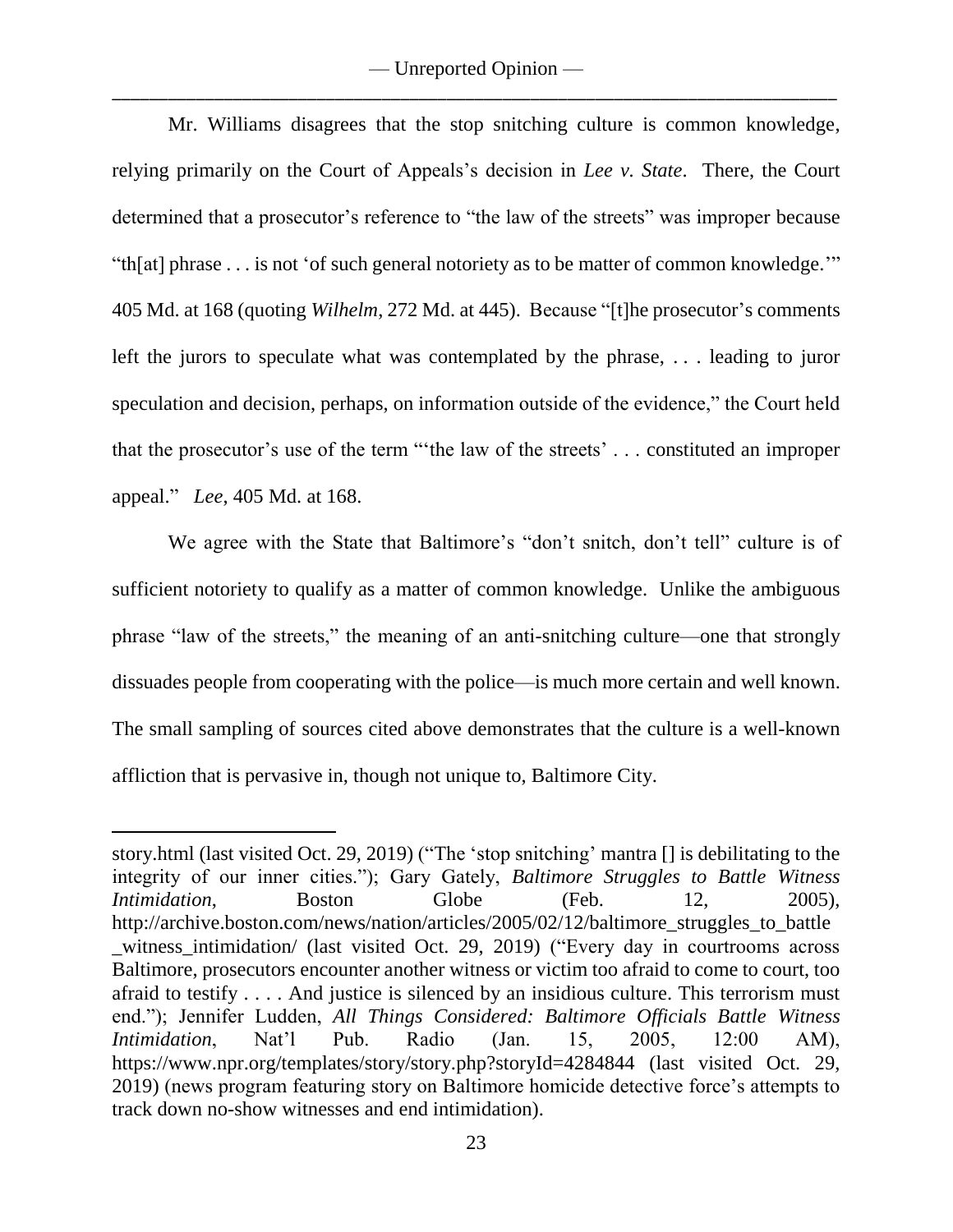— Unreported Opinion — \_\_\_\_\_\_\_\_\_\_\_\_\_\_\_\_\_\_\_\_\_\_\_\_\_\_\_\_\_\_\_\_\_\_\_\_\_\_\_\_\_\_\_\_\_\_\_\_\_\_\_\_\_\_\_\_\_\_\_\_\_\_\_\_\_\_\_\_\_\_\_\_\_\_\_\_\_\_

We caution that the fact that something is of common knowledge does not mean it can be raised without limitation or for an improper purpose. Here, however, there is no indication that the reference to Baltimore's "don't snitch, don't tell" culture was made to inflame the jury, to suggest to the jury that it should disregard evidence presented or draw on facts not appropriately before it, to suggest to the jury that it had some responsibility to "clean up the streets," *cf. Lee*, 405 Md. at 170-74, or for another impermissible purpose. Furthermore, as explained further below, the reference also was not employed in a context that would suggest that Mr. Williams himself had intimidated Ms. Smoot. Instead, it was used to explain the evident fear of a witness testifying on the stand. Under the circumstances, the court did not err in declining to sustain Mr. Williams's objection to the comment.

### **B. The Prosecutor Did Not Improperly Vouch for Ms. Smoot.**

A prosecutor is not permitted in closing argument to vouch for the credibility of a witness. "Vouching typically occurs when a prosecutor 'place[s] the prestige of the government behind a witness through personal assurances of the witness's veracity . . . or suggest[s] that information not presented to the jury supports the witness's testimony.'" *Spain v. State*, 386 Md. 145, 153 (2005) (quoting *United States v. Daas*, 198 F.3d 1167, 1178 (9th Cir. 1999)). Vouching poses two dangers: (1) it "can convey the impression that evidence not presented to the jury, but known to the prosecutor, supports the charges against the defendant and can thus jeopardize the defendant's right to be tried solely on the basis of the evidence presented to the jury"; and (2) "the prosecutor's opinion carries with it the imprimatur of the Government and may induce the jury to trust the Government's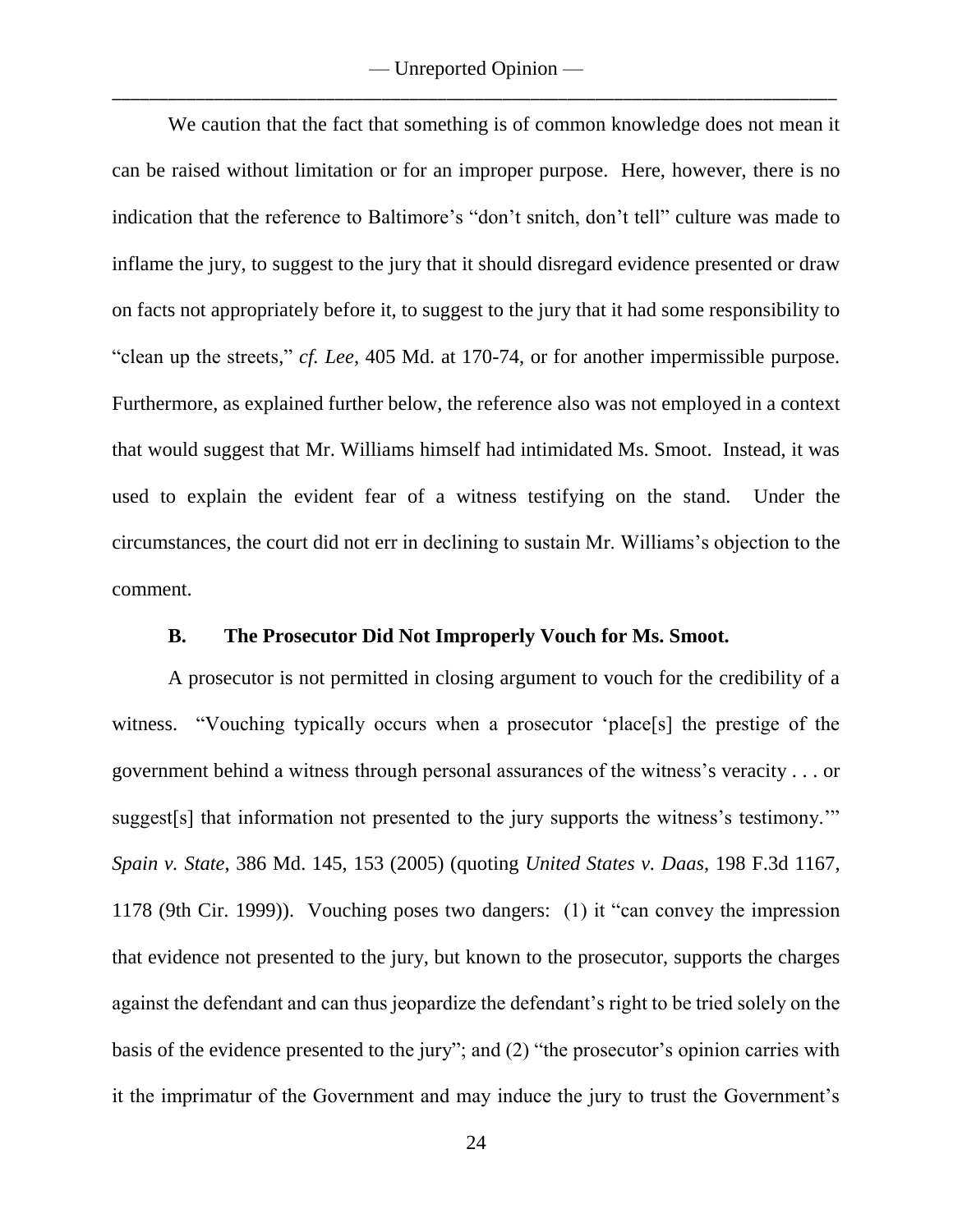judgment rather than its own view of the evidence." *Sivells*, 196 Md. App. at 278 (quoting *United States v. Young*, 470 U.S. 1, 18-19 (1985)).

Notably, however, "[t]he rule against vouching does not preclude a prosecutor from addressing the credibility of witnesses in its closing argument." *Sivells*, 196 Md. App. at 278. Indeed, witness credibility is often a critical issue for the jury to consider.<sup>9</sup> *Id.* Thus, "where a prosecutor argues that a witness is being truthful based on the testimony given at trial, and does not assure the jury that the credibility of the witness is based on his own personal knowledge, the prosecutor is engaging in proper argument and is not vouching." *Sivells*, 196 Md. App. at 278 (quoting *Spain*, 386 Md. at 155). The Court of Appeals has recognized that because motive for testifying is an integral part of witness credibility, counsel "feel[s] compelled frequently to comment on the motives, or absence thereof, that a witness may have for testifying in a particular way, so long as those conclusions may be inferred from the evidence introduced and admitted at trial." *Donaldson*, 416 Md. at 492 (quoting *Spain*, 386 Md. at 155).

Thus, for example, the Court of Appeals has held that a prosecutor did not engage in improper vouching by asking a jury to consider the motives of police officer witnesses, but crossed the line by suggesting that the officers told the truth because they would risk

<sup>&</sup>lt;sup>9</sup> The trial judge instructed the members of the jury, among other things, that they: (1) "must consider the evidence in this case," including "testimony from the witness stand"; (2) "should consider [the evidence] in light of [their] own experiences" and "common sense"; (3) should not consider opening or closing arguments as evidence; and (4) were "the sole judge of whether a witness should be believed," and in making that judgment "should consider such factors as the witness's behavior on the stand and manner of testifying, [and] . . . whether the witness has a motive not to tell the truth . . . ."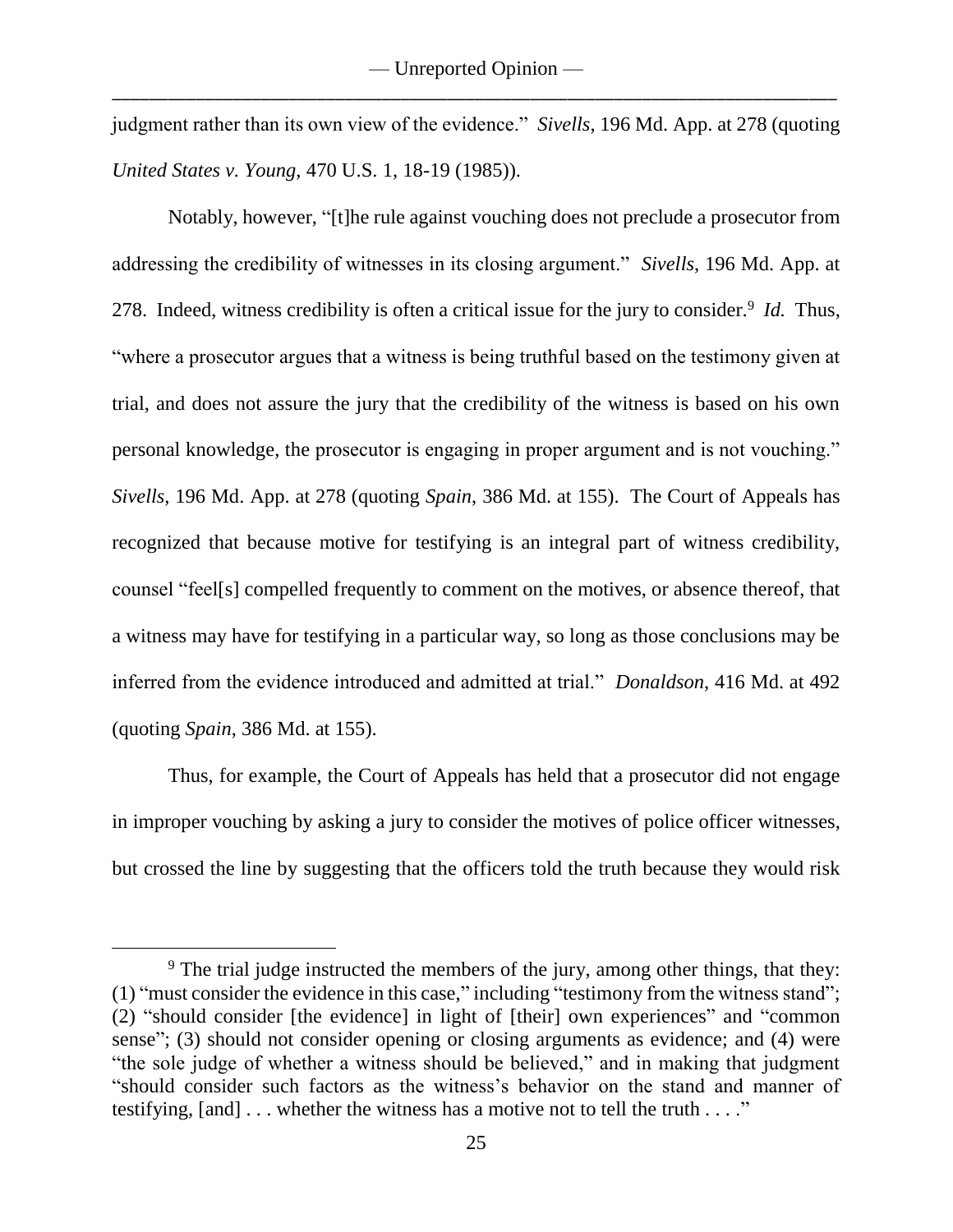their careers if they were found to have lied on the stand, where no evidence of that had been presented. *Spain*, 386 Md. at 151-56.

Here, Mr. Williams argues that the prosecutor "improperly vouched" for Ms. Smoot when he stated in rebuttal that Ms. Smoot "told the truth." But the prosecutor did not make this comment in isolation. During the State's initial closing, the prosecutor had remarked on Ms. Smoot's credibility and truthfulness, basing his argument on her demeanor on the stand and the substance of her testimony:

Consider her testimony here on the stand. She was terrified. She's crying. She couldn't even look at him. Ask yourself, is that somebody who is coming in here and lying or is that somebody who's telling you the truth? She says this gun is not hers. These drugs are not hers. If she was going to lie, how easy would it be, you come in here, you just say, That's not my gun, that's not my drugs. You don't come in here and break down on the stand in absolute terror. That is the reaction of somebody who is telling you the truth.

Defense counsel then countered in his own closing, asserting that a change in Ms. Smoot's story between arrest and trial, a change in demeanor between those events, and an incentive to pin the blame on Mr. Williams were all reasons to question Ms. Smoot's credibility. Defense counsel also suggested that "Ms. Smoot had been squeezed by the prosecution."

It was in the context of those arguments that the prosecutor returned to the subject in rebuttal. Notably, even on rebuttal, the statement that Ms. Smoot "told the truth" was grounded in comments about her demeanor on the stand, particularly how "terrified" she was. The prosecutor's comments neither suggested the prosecutor knew something the jury did not nor "place[d] the prestige of the government behind" Ms. Smoot. *Spain*, 386 Md. at 153. Instead, the prosecutor argued that Ms. Smoot's credibility could be "inferred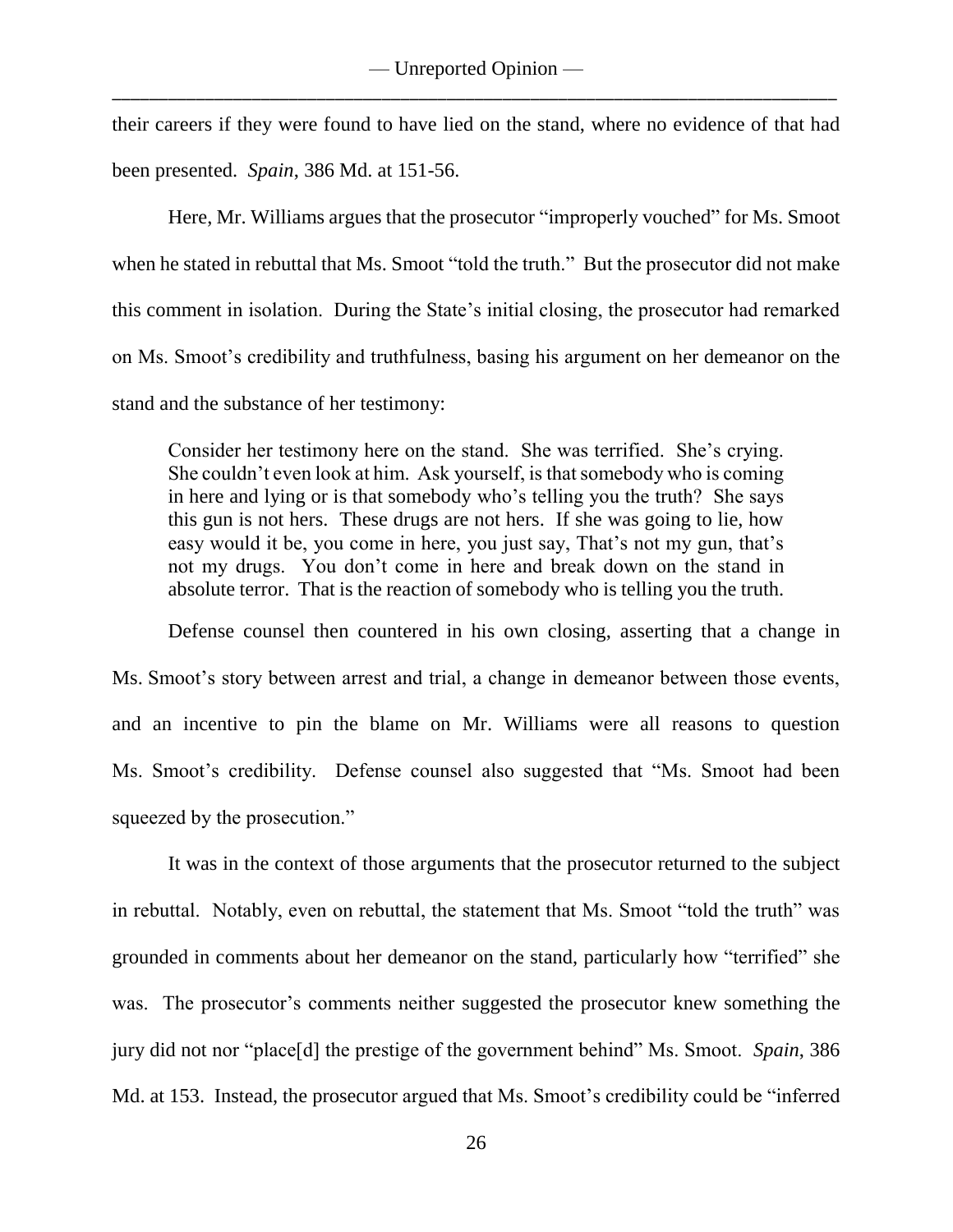from the evidence introduced and admitted at trial." *See Donaldson*, 416 Md. at 492; *Spain*, 386 Md. at  $155<sup>10</sup>$  That is not vouching.

# **C. Even if the Prosecutor's Remarks Were Improper, the Court's Error in Allowing Them Was Harmless.**

Even if the prosecutor's remarks were improper, the court's error in not sustaining Mr. Williams's objection to them was harmless beyond a reasonable doubt. Whether an improper remark requires reversal "depends upon the facts in each case." *Lee*, 405 Md. at 164. "A reviewing court will not reverse a conviction due to a prosecutor's improper comment or comments 'unless there has been an abuse of discretion by the trial judge of a character likely to have injured the complaining party.'" *Donaldson*, 416 Md. at 496 (quoting *Henry*, 324 Md. at 231); *see also Lawson v. State*, 389 Md. 570, 581 (2005) ("[R]eversal is only required where it appears that the remarks of the prosecutor actually misled the jury or were likely to have misled or influenced the jury to the prejudice of the accused." (quoting *Spain*, 386 Md. at 158)). It is the State's burden to "prove beyond a reasonable doubt that the contested error did not contribute to the verdict." *Lee*, 405 Md. at 174. On "our own independent review of the record," we must be "able to declare a

 $10$  Mr. Williams contends that the prosecutor's rebuttal comments argued improperly that Ms. Smoot's credibility could be inferred from Baltimore City's "infamous . . . don't snitch, don't tell" culture. In doing so, Mr. Williams's argument skips an important logical step. The prosecutor did not argue that the jury could infer Ms. Smoot's credibility from the culture itself. Instead, the prosecutor argued that the culture explained Ms. Smoot's demeanor on the stand—why she was "terrified" to testify—and that the jury could infer her credibility from that demeanor. It was then up to the jury to determine whether it agreed that her demeanor was consistent with that of a witness who was telling the truth.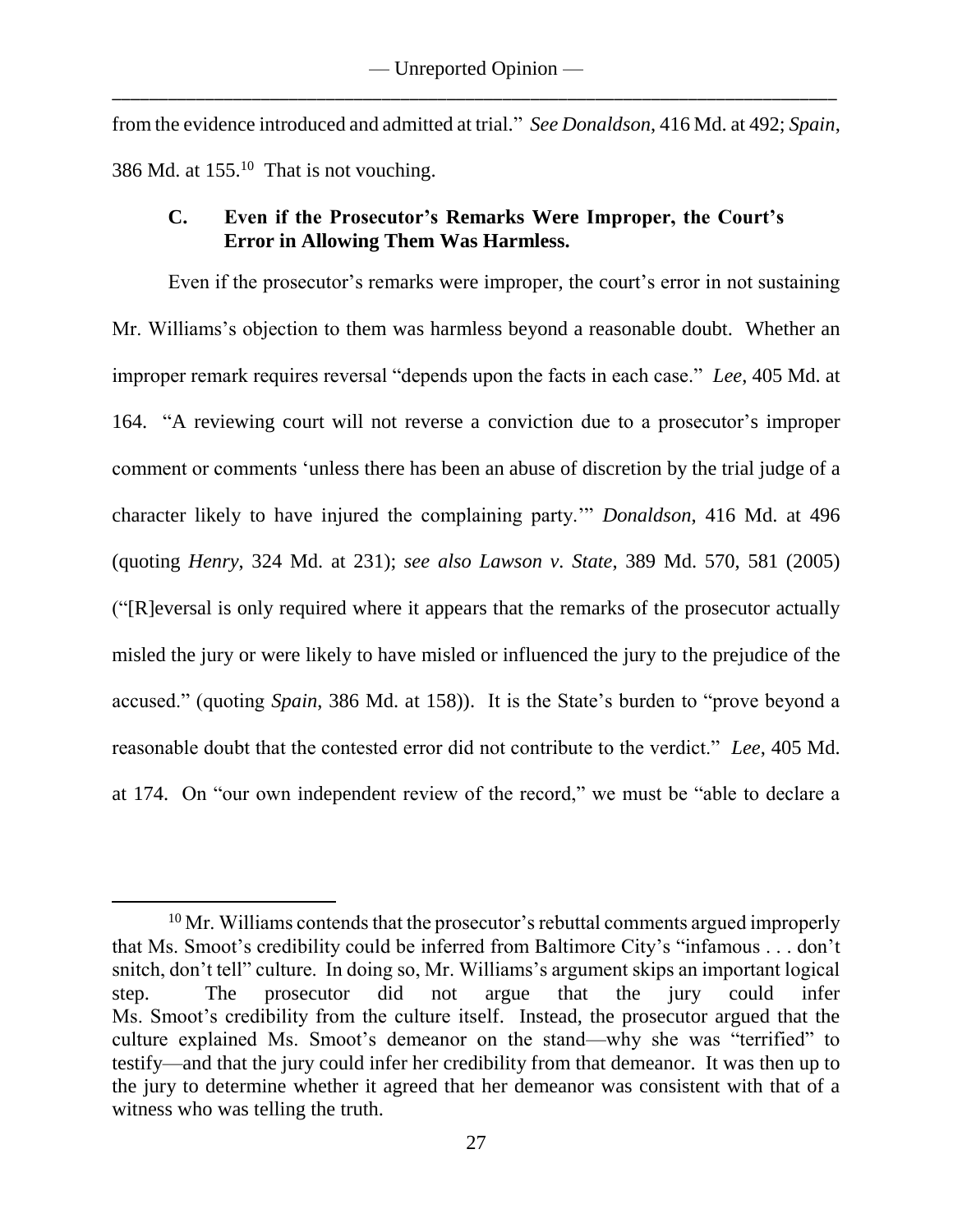belief, beyond a reasonable doubt, that the error in no way influenced the verdict." *Donaldson*, 416 Md. at 496 (quoting *Lee*, 405 Md. at 164).

To determine whether improper statements constitute harmless error, we consider the following factors: " $[(1)]$  the severity of the remarks,  $[(2)]$  the measures taken to cure any potential prejudice, and  $[(3)]$  the weight of the evidence against the accused." *Donaldson*, 416 Md. at 497 (quoting *Lee*, 405 Md. at 165). In considering these factors, "we look at 'the cumulative effect of all errors on the ability of a jury to render a fair and impartial verdict in the context of the case.'" *Donaldson*, 416 Md. at 497 (quoting *Lawson*, 389 Md. at 604-05).

# **1. Severity**

Severity involves two separate considerations: (1) "whether there was one isolated comment, as opposed to multiple improper comments," and (2) "whether the comments related to an issue that was central to a determination of the case or a peripheral issue." *Jones*, 217 Md. App. at 695-96 (quoting *Sivells*, 196 Md. App. at 290). A comment is more severe where the prosecutor makes multiple remarks or the same remark multiple times and where the remark relates to an integral issue. *See Donaldson*, 416 Md. at 498 (holding that the prosecutor's vouching remarks were severe because "[he] made two separate sets of improper remarks that played an important role in both the closing and rebuttal arguments").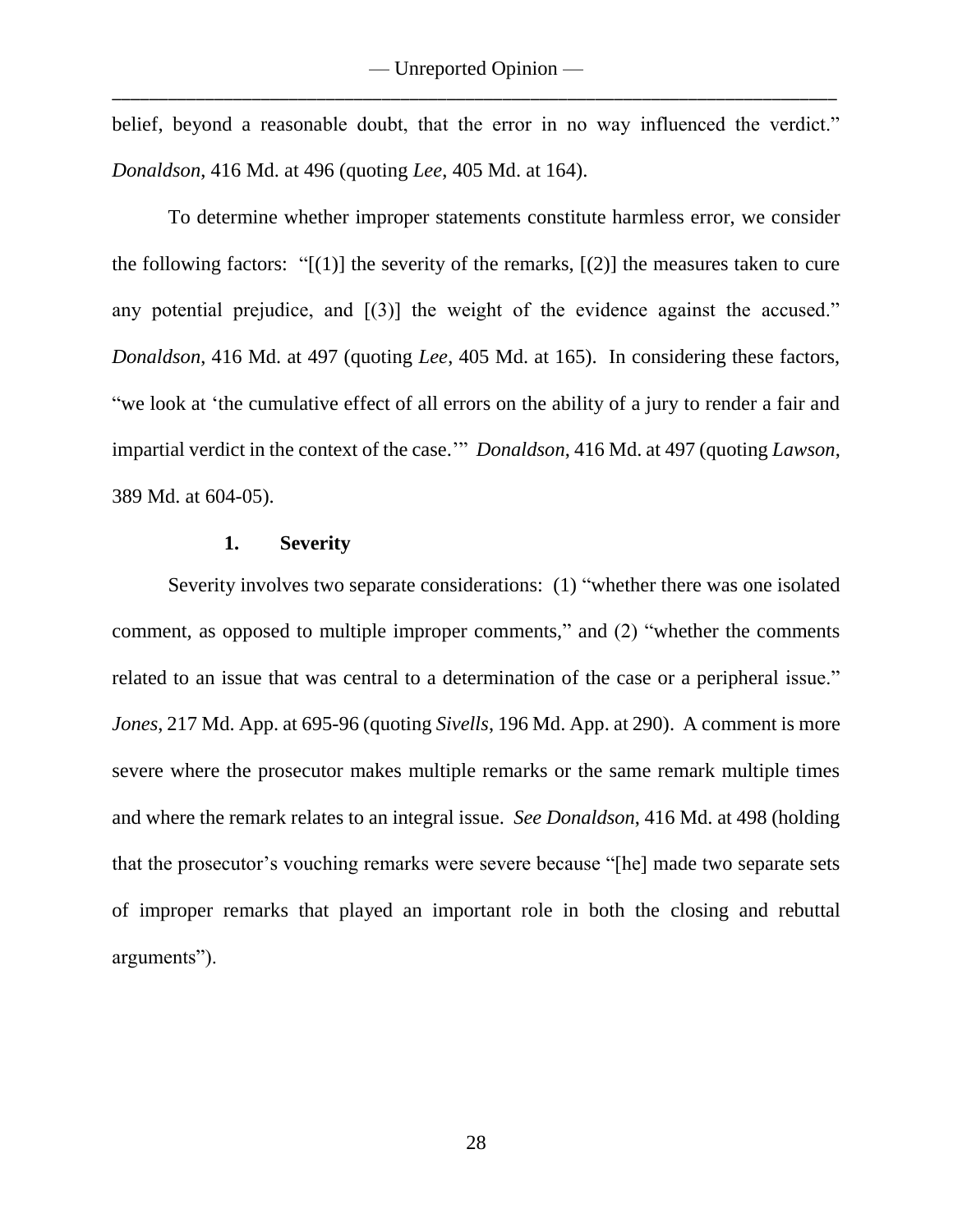Here, the prosecutor's comments were not severe. They constituted a single remark made in rebuttal.<sup>11</sup> Although the prosecutor made the remark in support of an argument regarding Ms. Smoot's credibility, *see Sivells*, 196 Md. App. at 290-91, which was certainly a central issue in the case, it was generally in line with the prosecutor's comments during his initial closing argument, to which Mr. Williams made no objection, that Ms. Smoot's demeanor on the stand suggested that she was credible. The remark itself did not play an important role in the prosecutor's closing argument.

### **2. Measures Taken to Cure Potential Prejudice**

The second factor we consider is "whether or not the trial court took any appropriate action . . . such as informing the jury that the remark was improper, striking the remark and admonishing the jury to disregard it." *Jones*, 217 Md. App. at 697 (quoting *Wilhelm*, 272 Md. at 423-24). "[T]o be sufficiently curative, the judge must instruct *contemporaneously and specifically* to address the issue such that the jury understands that the remarks are improper and are not evidence to be considered in reaching a verdict." *Jones*, 217 Md. App. at 697 (emphasis in *Jones*) (quoting *Lee*, 405 Md. at 177-78). Here, of course, the

<sup>&</sup>lt;sup>11</sup> Mr. Williams argues that we should view the remark in the context of both the remarks immediately preceding it and a comment the prosecutor made at the end of Ms. Smoot's testimony that it was "obvious" that she was scared. We agree that the comment should be viewed in the context of the remarks immediately preceding it, although, as explained below, we come to a different conclusion regarding the effect of doing so. Regarding the comment at the conclusion of Ms. Smoot's testimony, (1) we do not agree that two isolated comments in two different parts of a trial provide evidence of a pattern, and (2) the transcript demonstrates that it was, indeed, obvious that Ms. Smoot was scared.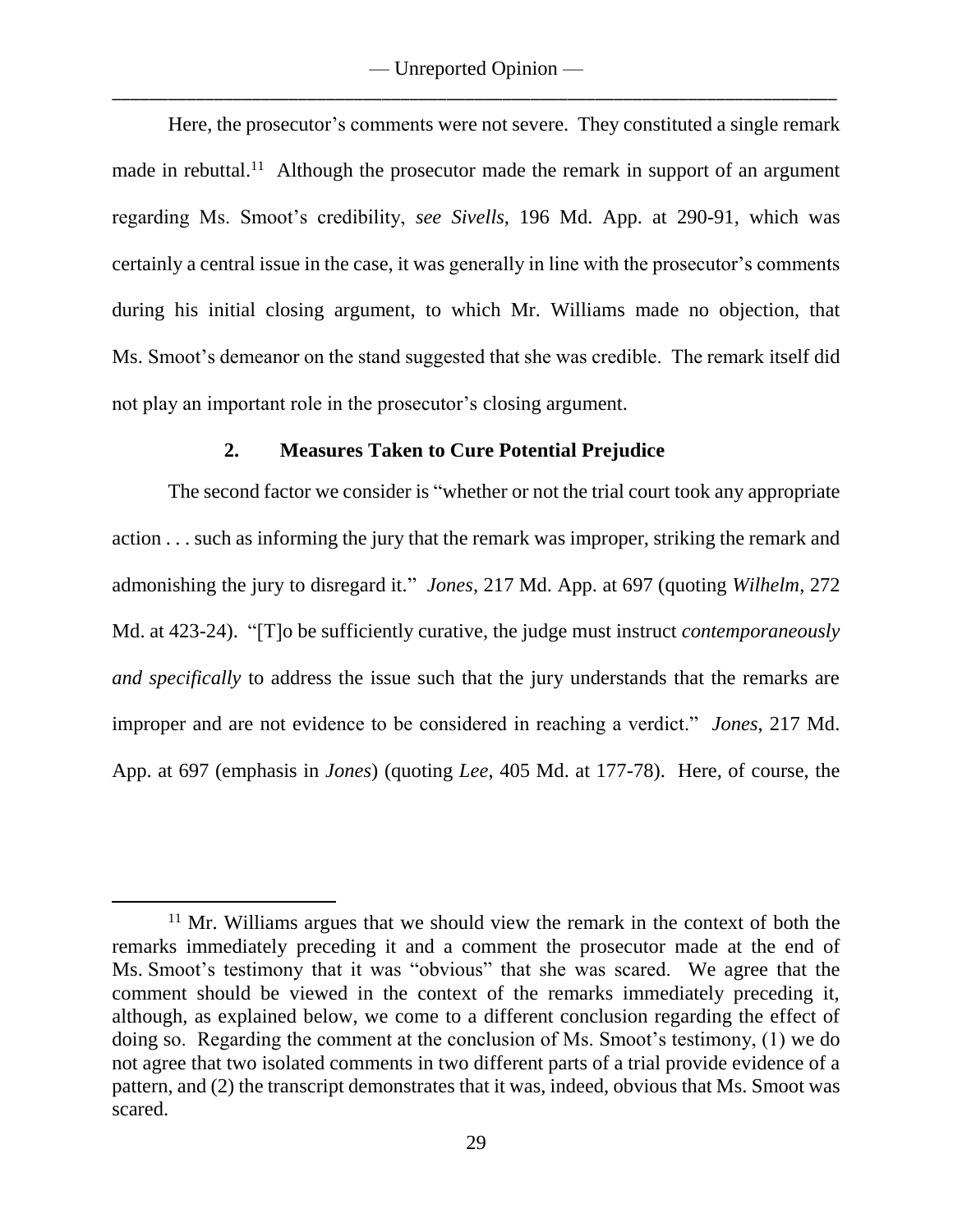court did not take any such action in response to the specific remark at issue, as the court denied the objection.

As noted, however, we view the remarks in the context of what came immediately before them, including the court sustaining an objection to the prosecutor's argument that Mr. Williams had attempted to "intimidate and influence" Ms. Smoot not to testify. The court then instructed the jury to disregard that comment because "there's been absolutely no evidence here to indicate or no testimony presented that the witness was intimidated." This instruction thus tempered any inference of intimidation that otherwise might have been associated with the prosecutor's subsequent remark.

### **3. The Weight of the Evidence**

The final factor we consider is the weight of the evidence. "The stronger the case otherwise, the less likely that an improper closing argument remark causes prejudice, and vice-versa." *Jones*, 217 Md. App. at 694. "[An] important and significant factor where prejudicial remarks might have been made is whether or not the judgment of conviction was substantially swayed by the error, or where the evidence of the defendant's guilt was overwhelming." *Wilhelm*, 272 Md. at 427 (internal quotation marks omitted).

Mr. Williams contends that the evidence against him "was 'less than substantial,' which further weighs against a finding of harmlessness." (quoting *Lee*, 405 Md. at 176). The State disagrees, arguing that in addition to Ms. Smoot's testimony, the State presented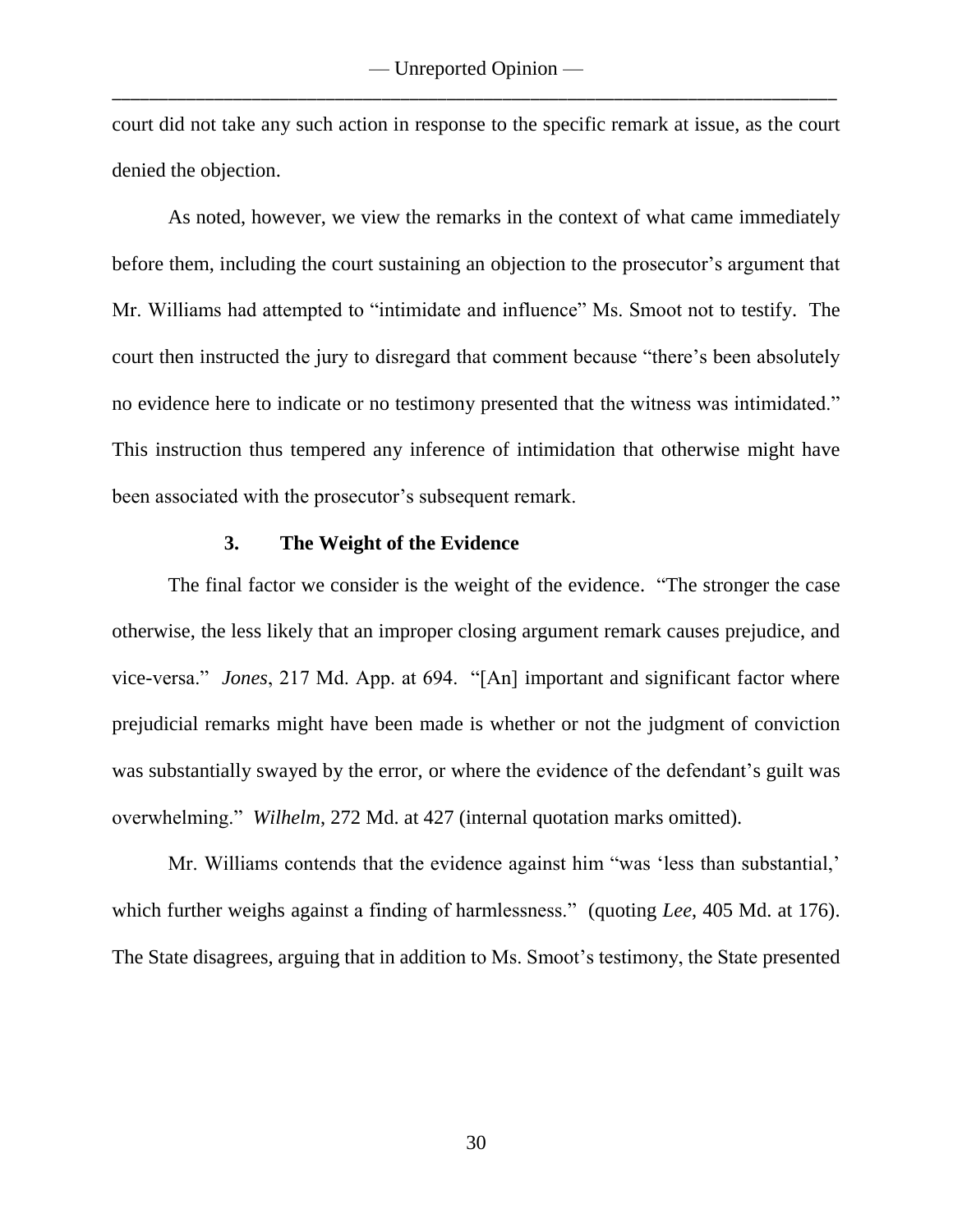body camera footage of the scene that allowed the jurors to observe the demeanor of both Mr. Williams and Ms. Smoot when they were stopped.

Mr. Williams is correct that Ms. Smoot's testimony was critical to the State's case against him, at least on the handgun charges. We nonetheless agree with the State that the jury's consideration of the evidence was not "substantially swayed" by the remarks at issue. *See Wilhelm*, 272 Md. at 427. The prosecutor's remarks concerned an issue that the State had already placed front and center, both through Ms. Smoot's testimony and through not-objected-to remarks during the State's initial closing argument. The jury was well aware of her evident fear. The only thing the State's remarks added was the express suggestion that her fear may have been the result of a culture against snitching. To the extent that explanation suggested that Ms. Smoot's fear resulted from a generalized cultural phenomenon, it may even have benefitted Mr. Williams, because the jury might otherwise have speculated that her fear resulted from something specific he had done. The combination of the prosecutor's comments and the immediately preceding instruction from the court (that there had been no evidence of intimidation of Ms. Smoot) suggested a more innocent explanation, at least as far as Mr. Williams was concerned.

Regardless, we are convinced based on our review of the record that the prosecutor's remark did not add to the weight of what was already before the jury or make conviction